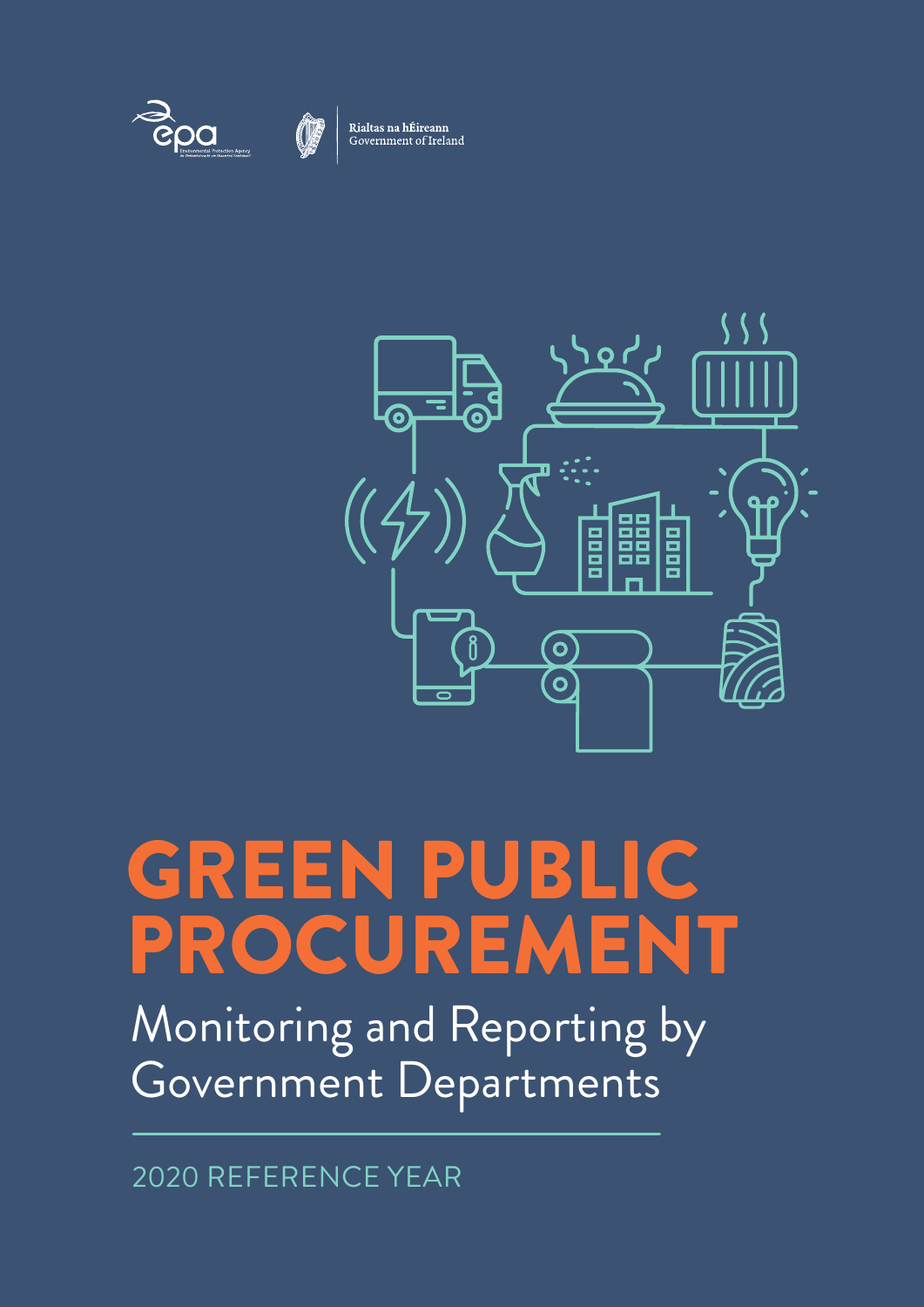## GREEN PUBLIC PROCUREMENT

Monitoring and Reporting by Government Departments

2020 Reference Year

**Published by: Environmental Protection Agency** An Ghníomhaireacht um Chaomhnú Comhshaoil PO Box 3000 Johnstown Castle Estate County Wexford, Ireland

**Telephone:** +353 53 9160600 **E-mail:** [info@epa.ie](mailto:info%40epa.ie?subject=) **Fax:** +353 53 916 0699 **Website:** [www.epa.ie](http://www.epa.ie) **LoCall:** 1890 33 55 99

**ISBN:** 978-1-80009-031-6

**© Environmental Protection Agency 2022**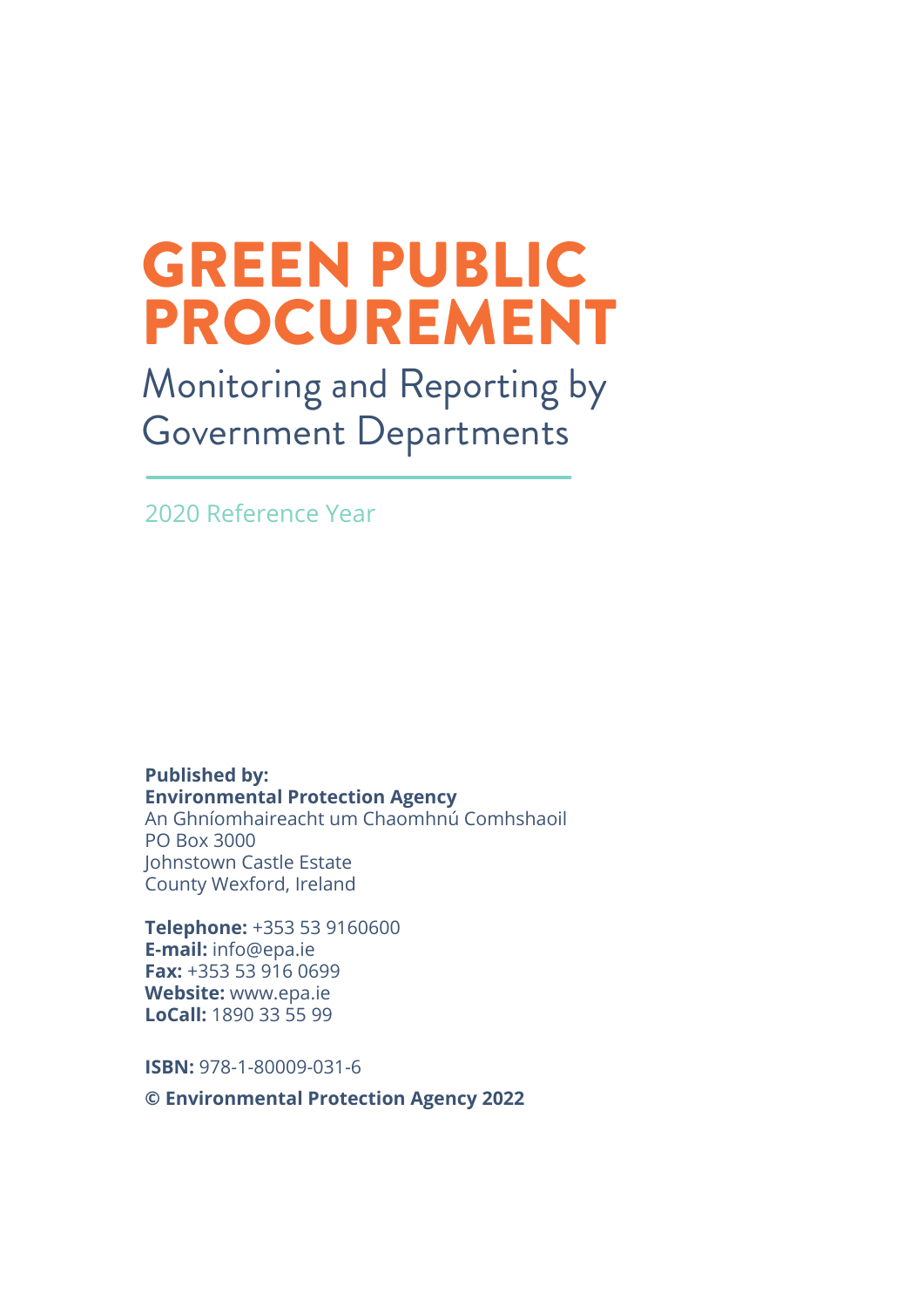## **CONTENTS**

| 01                                                                             |
|--------------------------------------------------------------------------------|
|                                                                                |
| 03                                                                             |
| 4. Scope of Reporting.<br>03                                                   |
| 04                                                                             |
|                                                                                |
| 06                                                                             |
| 08                                                                             |
|                                                                                |
|                                                                                |
|                                                                                |
|                                                                                |
|                                                                                |
|                                                                                |
|                                                                                |
|                                                                                |
|                                                                                |
|                                                                                |
|                                                                                |
|                                                                                |
|                                                                                |
|                                                                                |
| 24                                                                             |
|                                                                                |
|                                                                                |
|                                                                                |
|                                                                                |
|                                                                                |
|                                                                                |
| 13. Appendix 4 - Government Department GPP Reporting in 2020 Annual Reports 32 |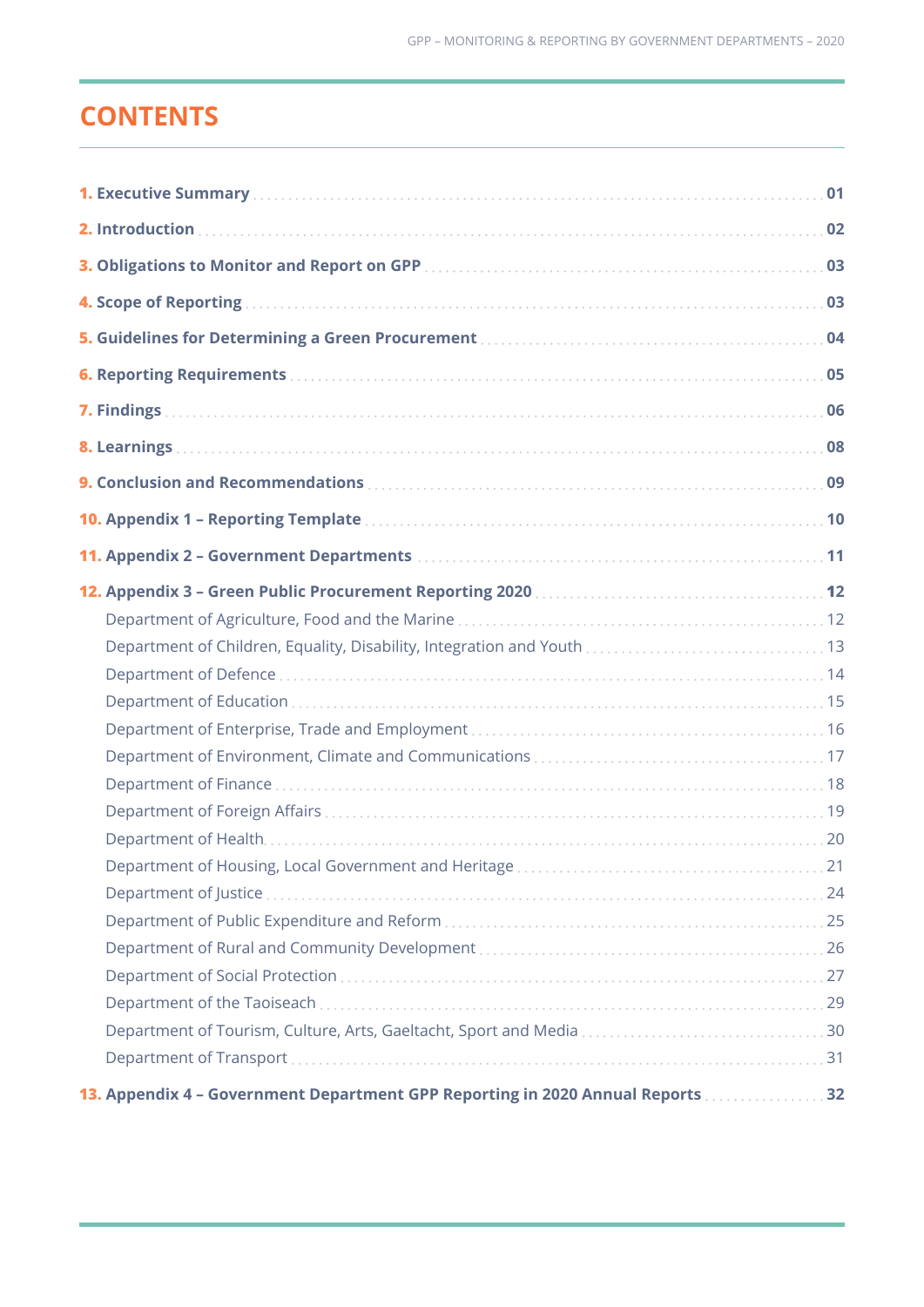## **1. EXECUTIVE SUMMARY**

This is the first report on Green Public Procurement activity by Government Departments, collating and analysing data for the year 2020. The report presents an overview of the process, monitoring and reporting requirements, data collected and a summary of the findings.



The Climate Action Plan 2019 assigned lead responsibility to the EPA for an action that Government Departments would measure and report on GPP on an annual basis, starting with calendar year 2020 (Action 148). This action was reiterated in the Climate Action Plan 2021, specifically Action 58, Step A (summarised below), which identified the EPA as the responsible body for delivery.

| <b>Climate</b><br><b>Action</b><br><b>Plan 2021 -</b><br><b>Action 58</b> | Mandate the inclusion<br>of green criteria in all<br>procurements using<br>public funds, introducing<br>requirements on a phased<br>basis, and providing<br>appropriate support to<br>procurers |
|---------------------------------------------------------------------------|-------------------------------------------------------------------------------------------------------------------------------------------------------------------------------------------------|
| Step 58a                                                                  | Report on Green Public<br>Procurement activity during<br>2020                                                                                                                                   |

All 18 Government Departments returned the Environmental Protection Agency (EPA)'s reporting template, which requested data for GPP at contract level, where the contract value was greater than €25,000 and the contract was signed in calendar year 2020.

Government Departments reported a total spend of €53.765 million on contracts over €25,000, signed in 2020, that included green criteria. This represents an average of 17% of the total spend reported on contracts over €25,000. Of the total number of procurement contracts reported, 26% were found to have incorporated GPP. There was significant variation between Departments in the reported percentage spend on contracts that included green criteria (ranging from 0% to 100%).

It is clear that many Departments are working to include GPP in their procurement process and have included details of GPP in their published 2020 Annual Reports. The figures returned are not yet sufficiently complete to draw concrete conclusions about the use of green criteria in Government procurement. However, it is clear that there is a low level of implementation of GPP across Government Departments that needs to be addressed.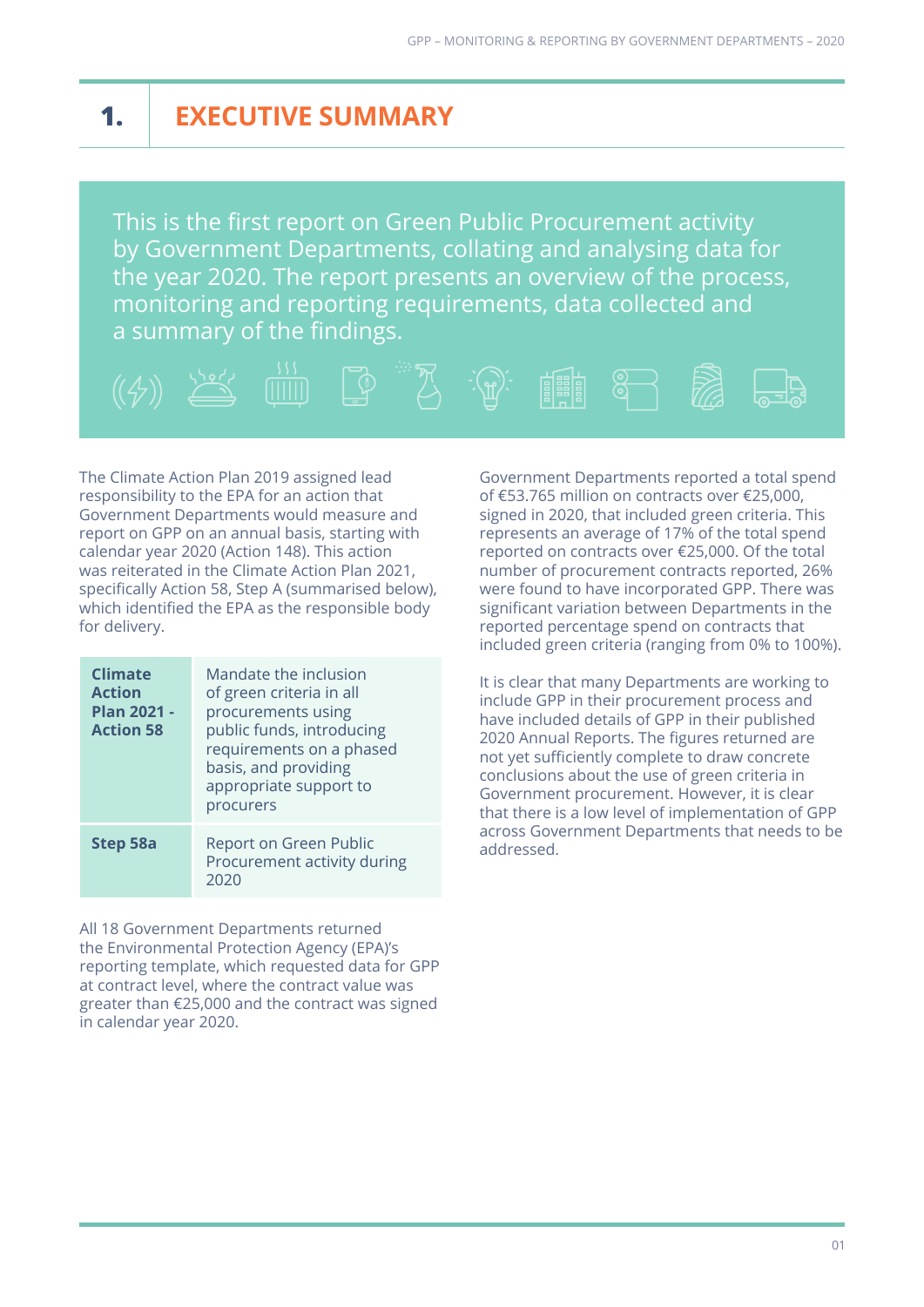## **2. INTRODUCTION**

#### **GREEN PUBLIC PROCUREMENT (GPP) IS DEFINED AS:**

"A process whereby public authorities seek to procure goods, services and works with a reduced environmental impact throughout their life cycle when compared to goods, services and works with the same primary function that would otherwise be procured."1

The purchasing power of Ireland's government sector (€21 billion annually<sup>2</sup>) has significant potential to reduce emissions and protect our environment while saving money over the full lifecycle of goods and services. Government commitment to green purchasing sends a powerful signal to the market that the Government requires goods, services and works that make the most positive contribution to our environment and can save money over their full lifecycle. It promotes innovation in the marketplace for goods and services with a reduced environmental impact.

A wide range of international and EU policy instruments reference Sustainable or Green Public Procurement as an important tool in effecting environmental change. These include:

- **•** the *[UN Sustainable Development Goals 2019](https://sdgs.un.org/goals)* (SDG 12.7);
- **•** *[Europe 2020;](https://ec.europa.eu/eu2020/pdf/COMPLET%20EN%20BARROSO%20%20%20007%20-%20Europe%202020%20-%20EN%20version.pdf)*
- **•** *[Roadmap to a Resource Efficient Europe](https://www.eea.europa.eu/policy-documents/com-2011-571-roadmap-to);*
- **•** *[Energy 2020;](https://ec.europa.eu/energy/sites/ener/files/documents/2011_energy2020_en_0.pdf)*
- **•** the *[EU's 7th Environment Action Programme](https://ec.europa.eu/environment/action-programme/)*;
- **•** the *[OECD's public governance programme](http://www.oecd.org/gov/public-procurement/green/)*
- **•** and more recently the *[European Green Deal](https://ec.europa.eu/info/strategy/priorities-2019-2024/european-green-deal_en)*.

Recent national policies, strategies, programmes, plans and Office of Government Procurement (OGP) documents referencing GPP and the role it can play in climate change and circular economy ambition include the following:

- **•** *[The Whole of Government Circular](https://www.gov.ie/en/publication/b542d-whole-of-government-circular-economy-strategy-2022-2023-living-more-using-less/)  [Economy Strategy](https://www.gov.ie/en/publication/b542d-whole-of-government-circular-economy-strategy-2022-2023-living-more-using-less/)* (2022-2023)
- **•** *[The EPA Circular Economy Programme](https://www.epa.ie/publications/circular-economy/resources/the-circular-economy-programme-2021-2027.php)* (2021-2017)
- **•** *[A Waste Action Plan for a Circular](https://www.gov.ie/en/publication/4221c-waste-action-plan-for-a-circular-economy/)  [Economy](https://www.gov.ie/en/publication/4221c-waste-action-plan-for-a-circular-economy/)* (Ireland's National Waste Policy 2020-2025)
- **•** *[Climate Action Plan 2019](https://www.gov.ie/en/publication/ccb2e0-the-climate-action-plan-2019/)* and *[Climate](https://www.gov.ie/en/publication/6223e-climate-action-plan-2021/)  [Action Plan 2021](https://www.gov.ie/en/publication/6223e-climate-action-plan-2021/)*
- **•** *[The Local Authority Climate Charter](https://www.gov.ie/en/publication/d914a-local-authority-climate-action-charter/)*
- **•** *[2020 Programme for Government](https://merrionstreet.ie/en/About/Programme-for-Government/)*
- **•** *[OGP Information Note: Incorporating](https://ogp.gov.ie/wp-content/uploads/DPER-Circular-20-2019.pdf)  [Social Considerations into Public](https://ogp.gov.ie/wp-content/uploads/DPER-Circular-20-2019.pdf)  [Procurement](https://ogp.gov.ie/wp-content/uploads/DPER-Circular-20-2019.pdf)*
- **•** *[D/PER Circular 20/2019: Use of](https://www.gov.ie/en/circular/circular-20-2019/)  [Environmental and Social Considerations](https://www.gov.ie/en/circular/circular-20-2019/)  [in Public Procurement](https://www.gov.ie/en/circular/circular-20-2019/)*

The EPA's *[Green Procurement Guidance for the](https://www.epa.ie/publications/circular-economy/resources/green-public-procurement-guidance.php )  [Public Sector](https://www.epa.ie/publications/circular-economy/resources/green-public-procurement-guidance.php )*, originally published in 2014, was substantially revised and the *[second edition](https://www.epa.ie/publications/circular-economy/resources/GPP-Guidance-for-the-Irish-Public-Sector.pdf)* was published online in September 2021. This guidance is accompanied by criteria for 10 priority sectors based on those developed by the European Commission with adjustments to reflect the Irish market and relevant national policies.

<sup>1</sup> Commission Communication (COM (2008) 400) "Public procurement for a better environment"

<sup>2</sup> Public Procurement Indicators 2017, DG GROW (2019)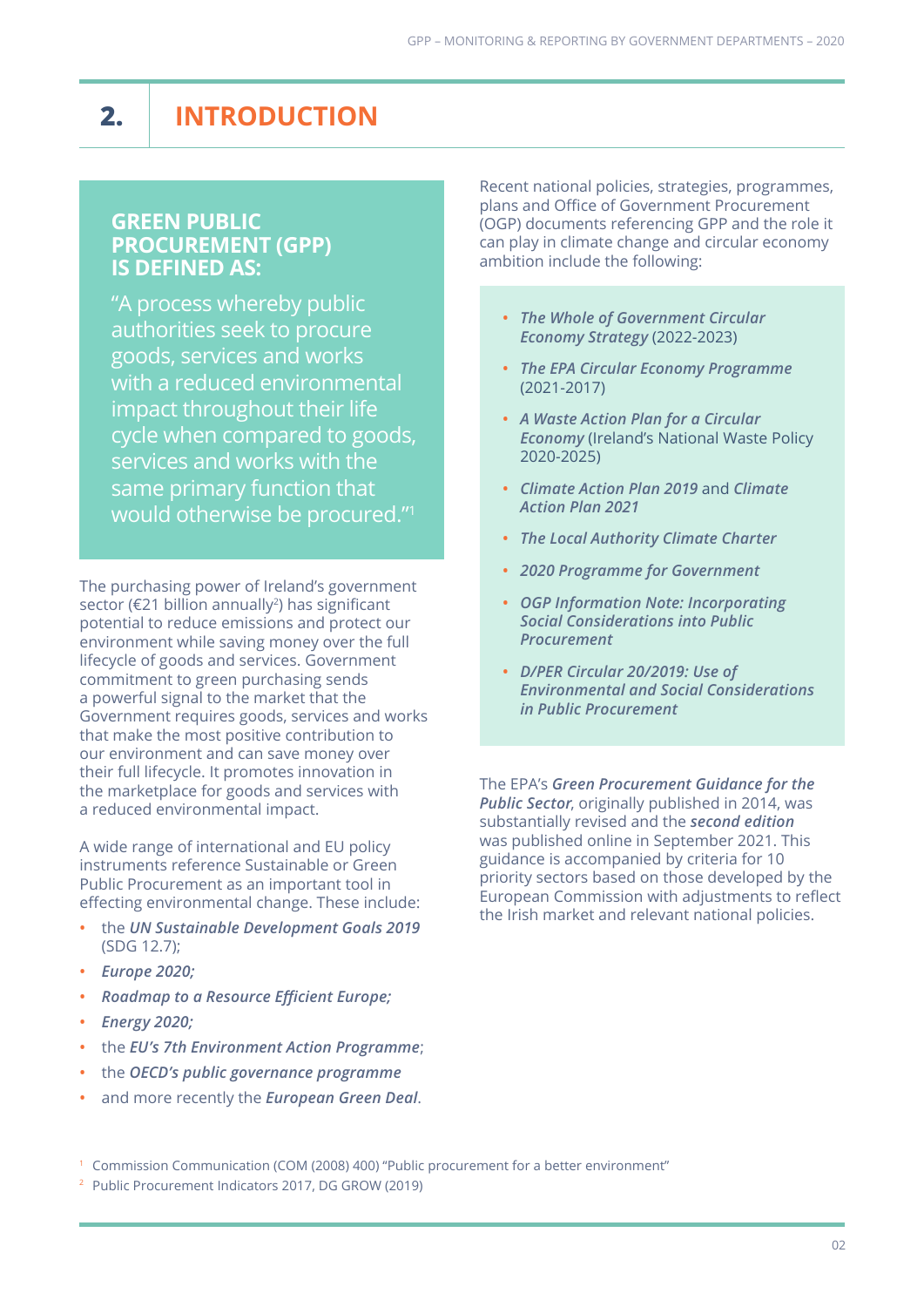## **3. OBLIGATIONS TO MONITOR AND REPORT ON GPP**

The Department of Public Expenditure and Reform (D/PER) Circular 20/2019 states that:

- **i.** each Department should state in their next Corporate Procurement Plan where it intends to use green criteria in upcoming procurement processes.3
- **ii.** starting with the 2020 Annual Report (the report that will be published in 2021, covering the activities of 2020), each Department must report annually on its green public procurement. The Annual Report must include information relating to the value of contracts agreed that included green criteria

This monitoring & reporting requirement only applies to

- **i.** central Government Departments and
- **ii.** contracts valued at €25,000 and above.

In addition, the Climate Action Plan 2019 assigned lead responsibility to the EPA for an action that Government Departments would measure and

report on GPP on an annual basis, starting with calendar year 2020 (Action 148). This action was reiterated in the Climate Action Plan 2021, specifically Action 58, Step A (summarised below), which identified the EPA as the responsible body for delivery of a report on Government Department's GPP activities.

| <b>Climate</b><br><b>Action</b><br><b>Plan 2021 -</b><br><b>Action 58</b> | Mandate the inclusion of green<br>criteria in all procurements<br>using public funds, introducing<br>requirements on a phased<br>basis, and providing appropriate<br>support to procurers |
|---------------------------------------------------------------------------|-------------------------------------------------------------------------------------------------------------------------------------------------------------------------------------------|
| Step 58a                                                                  | Report on Green Public<br>Procurement activity during<br>2020                                                                                                                             |

The monitoring and reporting by central Government Departments is to support the commitment under the Programme for Government that by 2023, all procurement using public funds will need to include green criteria.

## **4. SCOPE OF REPORTING**

Monitoring and evaluation of GPP is under consideration at EU level and most recently referenced in the EU Green Deal. While at present there is no standardised reporting system in place at EU level, best practice examples from exemplar GPP regions show that any monitoring system should include a record of the number and value of tenders and/or awarded contracts which included GPP criteria.

To enable monitoring and evaluation of the implementation of GPP in Ireland, the EPA, in co-operation with the Department of the

Environment, Climate and Communications and the Office of Government Procurement, developed a reporting template for 2020 data which is set out in *[Appendix 1](#page-12-0)*. This sought information from Government Departments under the eight sectors listed in the EPA's 2014 Green Public Procurement - Guidance for the Public Sector (which was the current guidance at the time of reporting). **In September 2021 a revised guidance document4 was published by the EPA which includes criteria sets for new priority sectors. These will be applied in future reporting cycles.**

<sup>4</sup> Green Public Procurement, Guidance for the Public Sector, 2021

The OGP has developed an Information Note on developing a Corporate Procurement Plan and it is available at this link *[ogp.gov.ie/information-notes/](https://www.gov.ie/en/collection/f14cd-information-notes/)*. Please contact *[support@ogp.gov.ie](mailto:support%40ogp.gov.ie?subject=)* if you require support with this plan.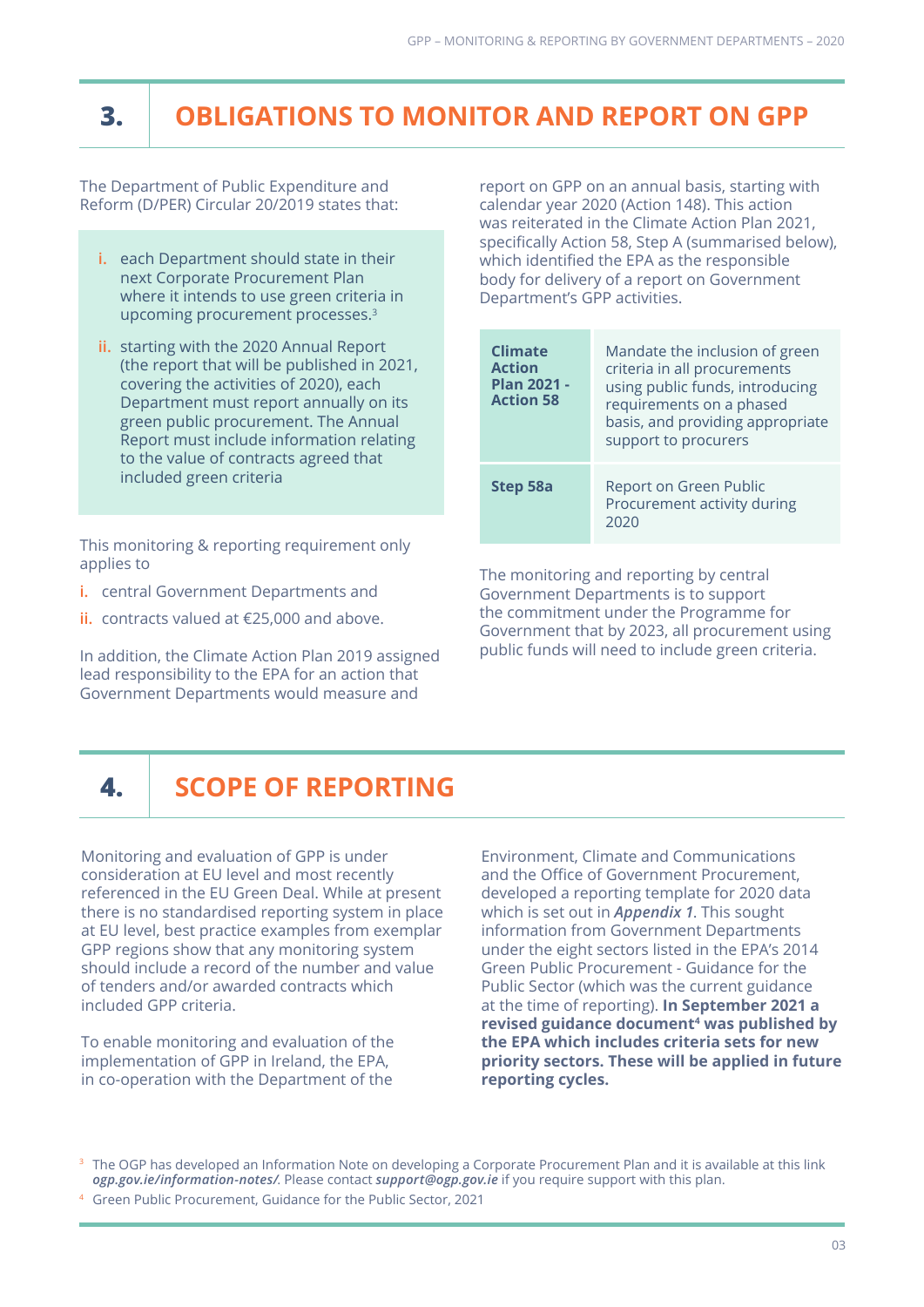#### **5.**

#### **GUIDELINES FOR DETERMINING A GREEN PROCUREMENT**

To determine if a contract was to be included in reporting, the following guidelines, which were developed in consultation with DECC and the OGP, were provided to the Departments:

- **i.** A contract can be included as a green procurement if criteria are included which are designed to ensure that the product or service procured will have a reduced impact on the environment.
- **ii.** Green criteria can be included in the procurement process:
	- **•** When defining the subject matter of the contract
	- **•** In the use of legislative/statutory requirements which have an environmental dimension
	- **•** In the requirements for technical/professional ability of the tenderer
	- **•** In the technical specifications
	- **•** In the selection criteria
	- **•** In the award criteria
	- **•** In the application of Life Cycle Costing and
	- **•** In contract performance or management clauses.

The guidance to Government Departments noted that examples of green criteria for each of the priority sectors could be found in the EPA Green Procurement Guidance Document or on the *[EU](https://ec.europa.eu/environment/gpp/index_en.htm)  [GPP website](https://ec.europa.eu/environment/gpp/index_en.htm)*. However, these were noted as non-exhaustive lists and additional criteria could be considered green as long as they were included in the tender process and they aimed to ensure the subject of the tender would have a reduced environmental impact.

The priority sectors for reporting and their scope (in terms of GPP) are set out in the table below:

#### **TABLE 1. THE EIGHT PRIORITY SECTORS IN THE EPA'S 2014 GUIDANCE DOCUMENT**

|   | <b>PRIORITY SECTOR</b>                                                       | <b>SCOPE</b>                                                                                                                                                                                                                                                                                                                                                                |
|---|------------------------------------------------------------------------------|-----------------------------------------------------------------------------------------------------------------------------------------------------------------------------------------------------------------------------------------------------------------------------------------------------------------------------------------------------------------------------|
|   | <b>TRANSPORT</b><br>(focusing on road<br>transport vehicles<br>and services) | Purchase or lease of road transport vehicles including passenger<br>cars and vans, buses, and waste collection trucks and services.                                                                                                                                                                                                                                         |
| 醩 | <b>CONSTRUCTION</b><br>(focusing on<br>materials and site<br>management)     | Applicable to construction works including buildings and civil<br>engineering works. GPP criteria relate to control of the working<br>environment and address environmental impacts which arise<br>during demolition and construction, including impacts with<br>respect to local ecology, materials and transport, water, noise,<br>waste management and emissions to air. |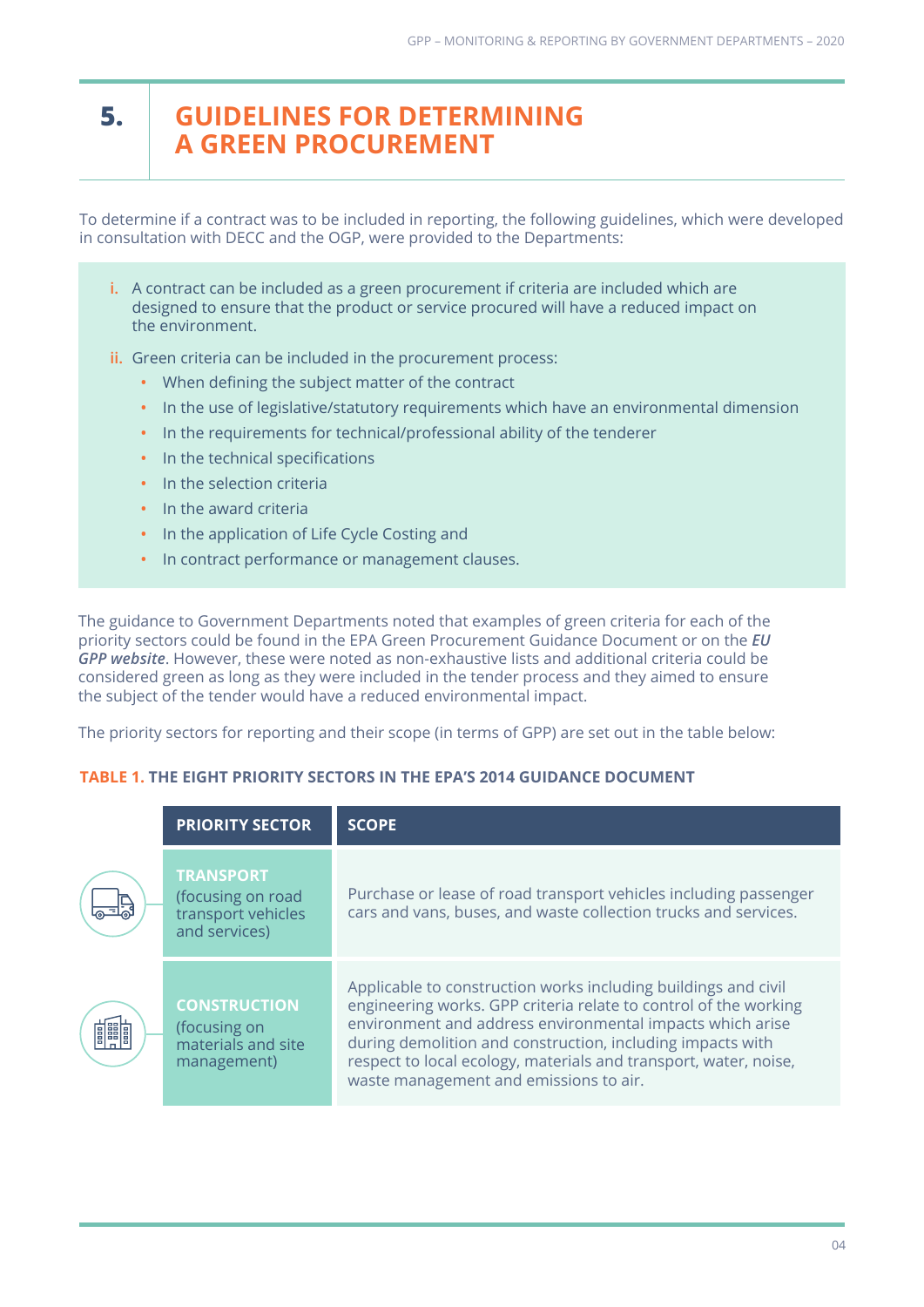| <b>PRIORITY SECTOR</b>                                                                    | <b>SCOPE</b>                                                                                                                                                                                                                                                                                                                                       |
|-------------------------------------------------------------------------------------------|----------------------------------------------------------------------------------------------------------------------------------------------------------------------------------------------------------------------------------------------------------------------------------------------------------------------------------------------------|
| <b>ENERGY</b><br>(focusing on<br>electricity,<br>combined heat and<br>power and lighting) | Supply of energy, energy using products and equipment,<br>energy services; combined heat and power generation (CHP)<br>and lighting and appliances covered by the Energy Labelling<br>Regulations 2011.                                                                                                                                            |
| <b>FOOD &amp; CATERING</b><br><b>SERVICES</b>                                             | Purchase of food and catering services covering fruit and<br>vegetables; aquaculture, marine, meat and dairy products;<br>and drinks and beverages. GPP criteria may be applied when<br>purchasing directly from producers or processors as well as<br>by catering service providers to ensure compliance of their<br>suppliers with the criteria. |
| <b>CLEANING</b><br><b>PRODUCTS&amp;</b><br><b>SERVICES</b>                                | Purchase of cleaning products and services. GPP criteria may<br>be used by authorities purchasing cleaning products directly<br>or where a service contract is being awarded. They may also<br>be included in larger contracts for services such as facilities<br>management or building maintenance.                                              |
| <b>TEXTILES</b>                                                                           | Purchase of textile clothing and accessories, interior textiles,<br>fibres, yarn and fabric. GPP criteria may be used for the purchase<br>of uniforms.                                                                                                                                                                                             |
| <b>IT EQUIPMENT</b><br>(focusing on<br>desktops, laptops<br>and displays)                 | Purchase or lease of computers (desktops, laptops, integrated<br>desktops, and thin client), monitors, keyboards and power<br>supply units.                                                                                                                                                                                                        |
| <b>PAPER</b>                                                                              | Purchase of copying and graphic paper. GPP criteria contain<br>options for paper from 100% or 75% recycled fibres, as well as<br>for new paper from sustainably managed forests.                                                                                                                                                                   |

## **6. REPORTING REQUIREMENTS**

The reporting template in *[Appendix 1](#page-12-0)* was sent to all Government Departments in mid- December 2020 with a request that the completed form be returned to the EPA by 31st March 2021 for 2020 reference year data, and information also be included in the published Annual Report of each Department.

The EPA requested that information be reported at **contract** level, where the contract value was greater than €25,000 and the contract

was signed in calendar year 2020. To avoid duplication of reporting across years, the EPA asked for information at signed contract stage only. It should be noted that 2020 reporting to the EPA was for Government Department contracts only and not for agencies affiliated to those Government Departments. With regard to contracts procured by OGP on behalf of a Government Department, some of this data was included. This was collated by individual Departments, rather than centrally by the OGP.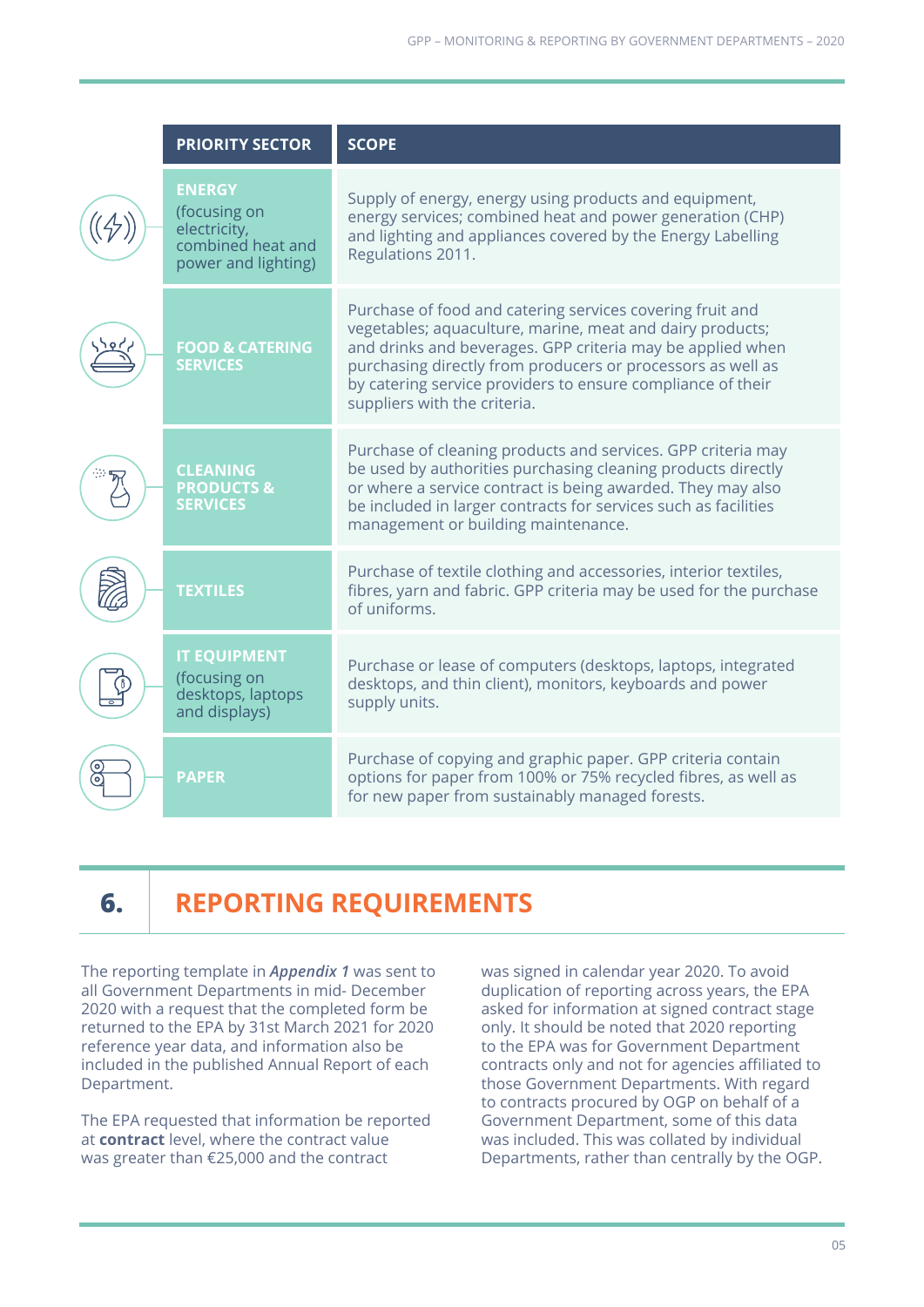## **7. FINDINGS**

All 18 Government Departments replied to the request for these data. The figures returned to the EPA are summarised in Table 2. A copy of the data provided by each Government Department is presented in *[Appendix 3](#page-14-0)*.

Some Departments returned no data (in that they reported no relevant contracts with GPP elements), while others reported comprehensive data. For 4 Departments, there was no spend reported on GPP for contracts over €25k and for 4 Departments, there was no spend reported on any contracts over €25,000 at all.

There was wide variation between Departments in the percentage spend that included GPP (ranging from 0% to 100%). This is likely to reflect the wide variation in reported ease of data collection: some Departments found the data collation straightforward, while for others, it was a significant challenge.

For example, one Department 'has reporting systems and processes in place to collate required information' and in 2021 was planning to 'incorporate GPP into its existing procurement policy and procedures during 2021. Furthermore, specific guidance on GPP requirements will be incorporated into the Department's procurement templates and training programmes during 2021'. In contrast, another Department 'does not have a central contract management facility that would allow for this data to be readily extracted'.

Government Departments reported a total spend of **€53.8 million**, on contracts over €25,000, that were procured using green criteria in 2020. This represents an average of **17% of the total spend** reported on contracts over €25,000 (this ranges between individual Departments from 0% to 100% of total spend reported). This also represents **26% of the total number of contracts** over €25,000.

#### **Government Departments reported a total spend of**

## **€53.8 million**

on contracts over €25,000, that were procured using green criteria in 2020

Table 2 includes figures for the 8 priority sectors as requested in the reporting template. In terms of the number and value of contracts over €25k that included GPP, the highest spend is on IT equipment, whereas the spend on Textiles is lowest.

An 'Other' category was also provided in the template and figures were provided here for a further 26 sectors ranging from Veterinary and Farming (€1,717,665 total spend, 22% included GPP), Provision of Cash Payment Services (€101,072,000 total spend, 0% included GPP), Media (€1,530,000 total spend, 0% of this included GPP), Laboratory Diagnostics and Equipment (€10,383,406 total spend, 7.5% included GPP) and Facilities Management (€4,988,635 total spend, 9.5% included GPP).

In summary, the GPP dataset is incomplete and is likely to under-represent the true number of contracts that included green criteria. It is difficult to draw any solid conclusions from the dataset which is mixed quality and does not provide any information on the environmental impact of the green criteria used in the procurement processes. It is clear that there is currently a low level of implementation of GPP across Government Departments that needs to be addressed to integrate green criteria consistently into all procurement contracts.

The data set presented in this report has significant limitations and further engagement is needed with the Departments and other stakeholders to explore and agree changes to the data collection process to ensure that:

- **•** it is efficient for collating data
- **•** the data is representative of the true spend that includes GPP for each Department
- **•** a consistent approach is applied across Government Departments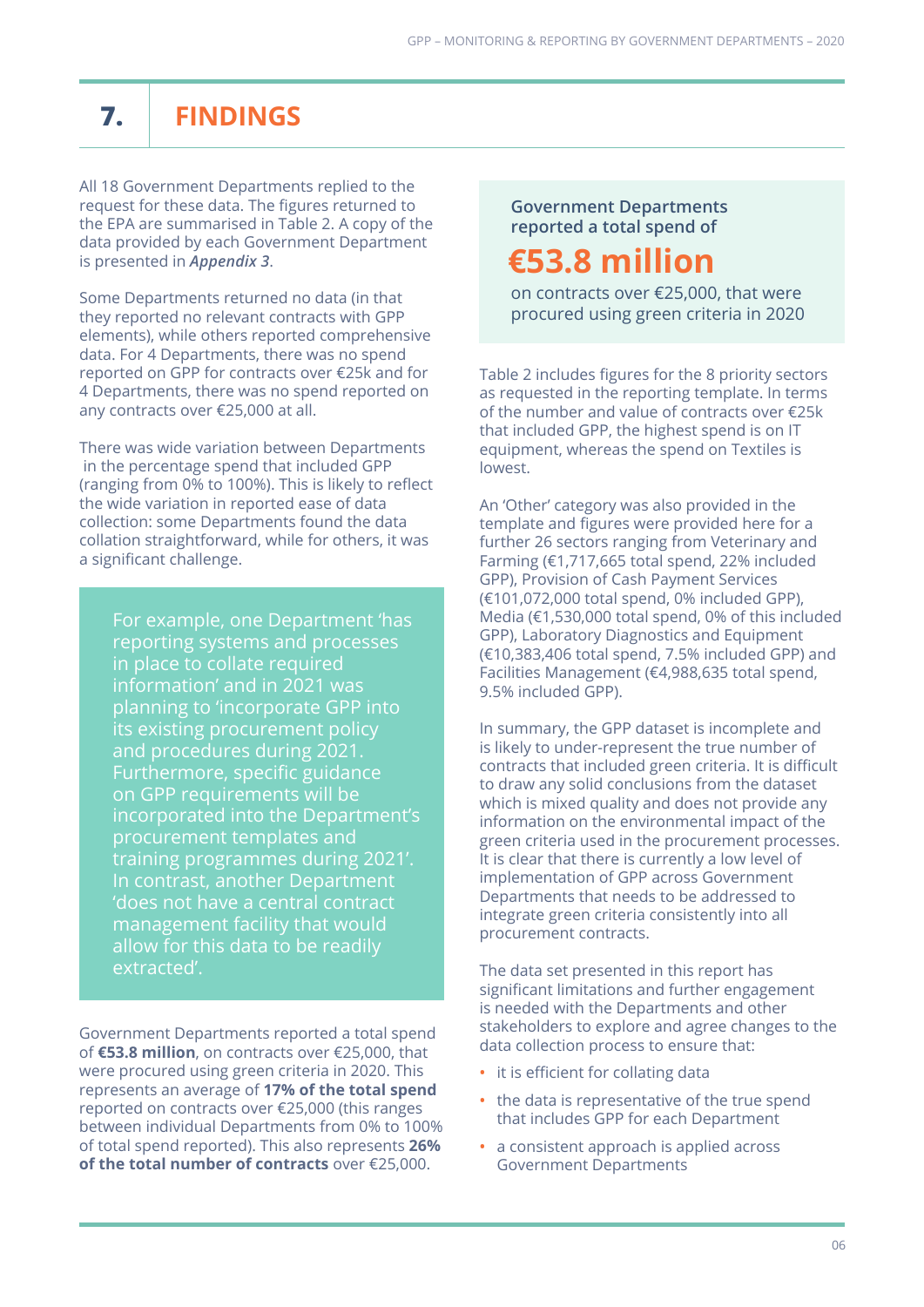#### **TABLE 2. 2020 DATA PROVIDED BY GOVERNMENT DEPARTMENTS**

|                       | <b>PRIORITY</b><br>SECTOR*                              | <b>A.</b><br>Total number<br>of contracts<br>issued over<br>€25,000 by<br>priority sector | <b>B.</b><br><b>Total value</b><br>of contracts<br>issued over<br>€25,000 by<br>priority sector<br>$(E)$ ** | C.<br>Total number<br>of contracts<br>issued over<br>€25,000 by<br>priority sector<br>which have<br>incorporated<br>GPP (% of total) | D.<br>Total value $(\epsilon)$<br>of contracts<br>issued over<br>€25,000 by<br>priority sector<br>which have<br>incorporated<br>GPP<br>(percentage<br>of total) $**$ |
|-----------------------|---------------------------------------------------------|-------------------------------------------------------------------------------------------|-------------------------------------------------------------------------------------------------------------|--------------------------------------------------------------------------------------------------------------------------------------|----------------------------------------------------------------------------------------------------------------------------------------------------------------------|
| <del>©∃</del>         | <b>TRANSPORT</b>                                        | 10                                                                                        | €888,293***                                                                                                 | $\overline{7}$<br>(70%)                                                                                                              | €888,293<br>$(100\%)$ ***                                                                                                                                            |
| 齫                     | <b>CONSTRUCTION</b>                                     | 34                                                                                        | €11,263,204                                                                                                 | 8<br>(24%)                                                                                                                           | €6,652,586<br>(59%)                                                                                                                                                  |
| $(\langle 4\rangle )$ | <b>ENERGY</b>                                           | 12                                                                                        | €2,714,522                                                                                                  | $\overline{4}$<br>(33%)                                                                                                              | €1,930,520<br>(71%)                                                                                                                                                  |
| بہود                  | <b>FOOD &amp;</b><br><b>CATERING</b><br><b>SERVICES</b> | $\overline{4}$                                                                            | €1,199,531                                                                                                  | $\overline{4}$<br>$(100\%)$                                                                                                          | €1,199,531<br>$(100\%)$                                                                                                                                              |
|                       | <b>CLEANING</b><br><b>PRODUCTS</b><br>& SERVICES        | 18                                                                                        | €6,605,464                                                                                                  | 9<br>(50%)                                                                                                                           | €5,940,345<br>(89%)                                                                                                                                                  |
| E.<br>Ma              | <b>TEXTILES</b>                                         | 1                                                                                         | €60,000                                                                                                     | $(100\%)$                                                                                                                            | €60,000<br>$(100\%)$                                                                                                                                                 |
| $\varphi$<br>رعا      | <b>IT EQUIPMENT</b>                                     | 90                                                                                        | €29,017,567                                                                                                 | 47<br>(52%)                                                                                                                          | €25,153,370<br>(87%)                                                                                                                                                 |
| 8                     | <b>PAPER</b>                                            | 1                                                                                         | €366,000                                                                                                    | 1<br>$(100\%)$                                                                                                                       | €366,000<br>$(100\%)$                                                                                                                                                |
|                       | OTHER****                                               | 341                                                                                       | €270,195,916                                                                                                | 50                                                                                                                                   | €11,575,091                                                                                                                                                          |
|                       | <b>TOTAL</b><br>(ALL SECTORS)                           | 511                                                                                       | €322,310,497                                                                                                | 131<br>(26%)                                                                                                                         | €53,765,737<br>(17%)                                                                                                                                                 |

\* As set out in the 2014 EPA GPP Guidance

\*\* Figures are exclusive of VAT

 \*\*\* The reason for the apparent contradiction between 70% and 100% reported is that value of 3 contracts were not recorded

\*\*\*\* The 'Other' category included a further 26 sectors, some of which were specific such as furniture removal and printing and design. Others were less specific, such as consultancy, services and research.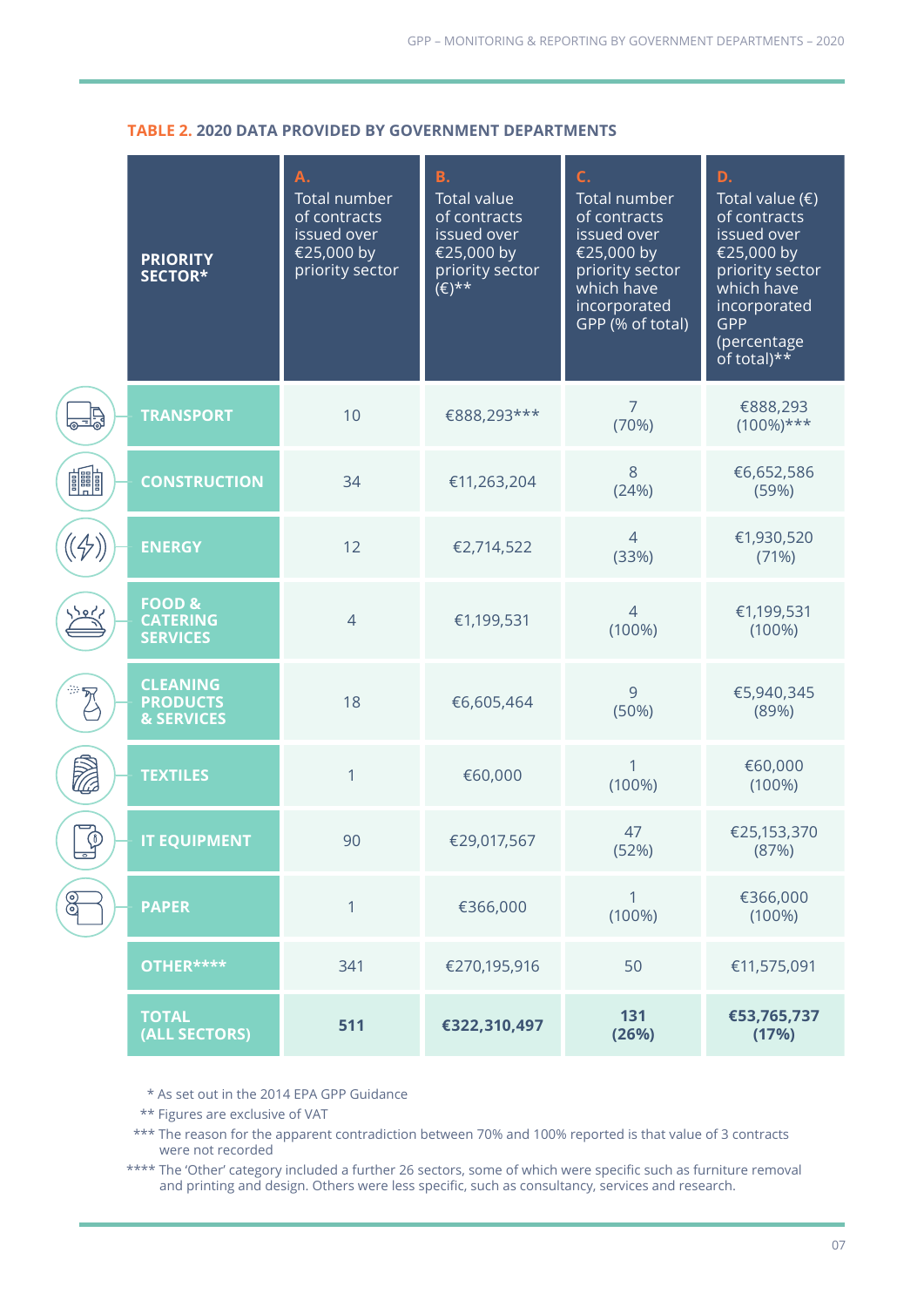## **8. LEARNINGS**

The data in Table 2 show that there are clear opportunities to increasing GPP implementation by Government Departments. Challenges in terms of the collation and reporting of data exist and need to be overcome to form a complete picture of GPP activities. The percentage of contracts that include GPP are low with an overall average of 17% by value and 26% by number of contracts (it should be noted that these figures refer to **all data** reported for **all sectors**, not only the data in Table 2). However, it is likely that the true figure is higher and that the reporting of GPP spend has been underestimated. This assumption is based on:

- **•** the fact that some Departments returned no data;
- **•** the huge variation between Departments in the percentage spend that included GPP (ranging from 0% to 100%);
- **•** the fact that some Department returns included a limited number of categories (as procurement details are not retained for all sizes of contracts or are not retained in a format that allowed for completion of the template).

The data collected as part of this reporting cycle indicates it will be a challenge for Government Departments to meet the requirement that by 2023, all procurement using public funds will need to include green criteria. However, this also represents a significant opportunity to increase the public spend on products and services that minimise the environmental impact of public procurement.

In addition to the eight priority sectors requested (as per the 2014 guidance), there were many additional sectors for which GPP was reported. Sectoral guidance that has been developed by the EPA focuses on the ten priority sectors set out in the 2021 GPP Guidance. There is an opportunity to provide further guidance for some of the additional sectors identified during this process.

*[Appendix 4](#page-34-0)* sets out the reporting of GPP in Government Department Annual Reports for 2020 (publicly available online). Of the 18 Departments, 8 report GPP data for 2020, a further 2 refer to GPP but don't report figures and the annual reports for 3 Departments are not yet available. The fact that 55% of Government Departments are including GPP in their Annual Report is a positive indication of awareness of the requirement and engagement with the topic.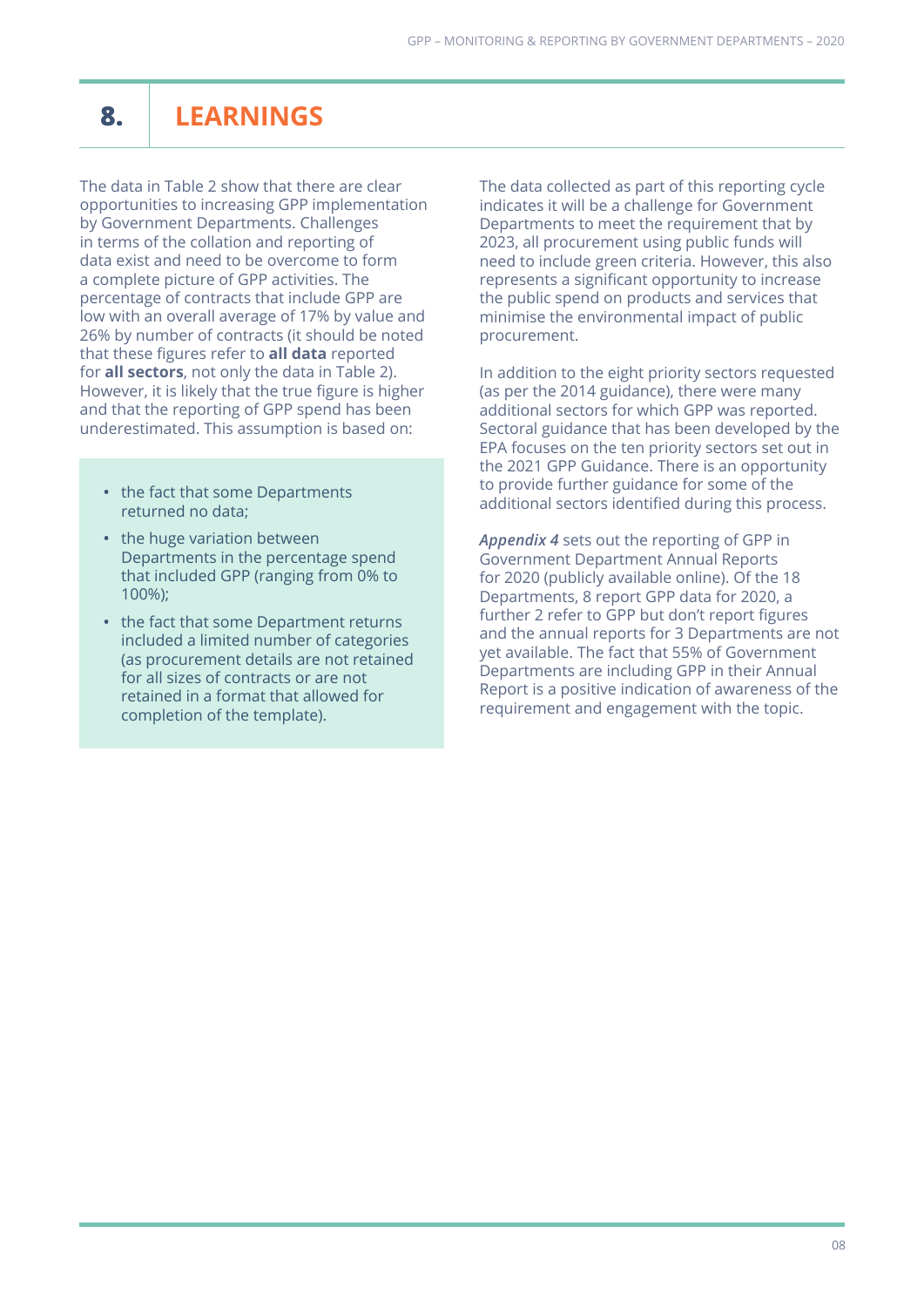## **9. CONCLUSION & RECOMMENDATIONS**

A first positive step has been taken by Government Departments to collate annual data on GPP implementation. Many Departments are working to include GPP in their procurement process and have included details of GPP in their published 2020 Annual Reports. The figures returned are not yet sufficiently complete to draw concrete conclusions about the use of the use of green criteria in Government procurement. However, it is clear from the data in Table 2 that there is a low level of implementation of GPP across Government Departments. Further engagement with all stakeholders is required to support the efficient and effective collection of data annually.

To this end, it is recommended that all Government Departments:

> Assign appropriate resources at a senior level with responsibility to ensure GPP is incorporated into their procurement processes

Update their procurement procedures to include GPP

**2**

**3**

**4**

Ensure that the relevant staff receive training in GPP

Include information on GPP implementation in contract registers

These recommendations will be necessary to ensure that inclusion of green criteria becomes an intrinsic part of the public procurement process to facilitate the *[Programme for Government](https://www.gov.ie/en/publication/7e05d-programme-for-government-our-shared-future/)* policy requirement that by 2023, all procurement using public funds will need to include green criteria.

It is recommended that support for this work be provided by:

- **•** Those Departments with welldeveloped GPP procedures and reporting systems sharing these systems with other Departments, to avoid duplication of effort. For example, the Department of Finance 'has reporting systems and processes in place to collate required 'information' and was planning to 'incorporate GPP into its existing procurement policy and procedures during 2021. Furthermore, specific guidance on GPP requirements will be incorporated into the Department's procurement templates and training programmes during 2021'.
- **•** Other key stakeholders in this process as set out in Action 148 of the Climate Action Plan 2019 and Action 58 of Climate Action Plan 2021 i.e., the SEAI, DECC, and the OGP.

Future consultation with the Strategic Procurement Advisory Group and key stakeholders on the findings of this reporting process is needed and will input to the development of a revised template and guidelines for the collation of the 2021 data. This template will also take account of the EPA's updated 2021 guidance.

Consultation with key stakeholders is also needed to agree the allocation of roles and responsibilities regarding GPP training, guidance, monitoring and reporting into the future.

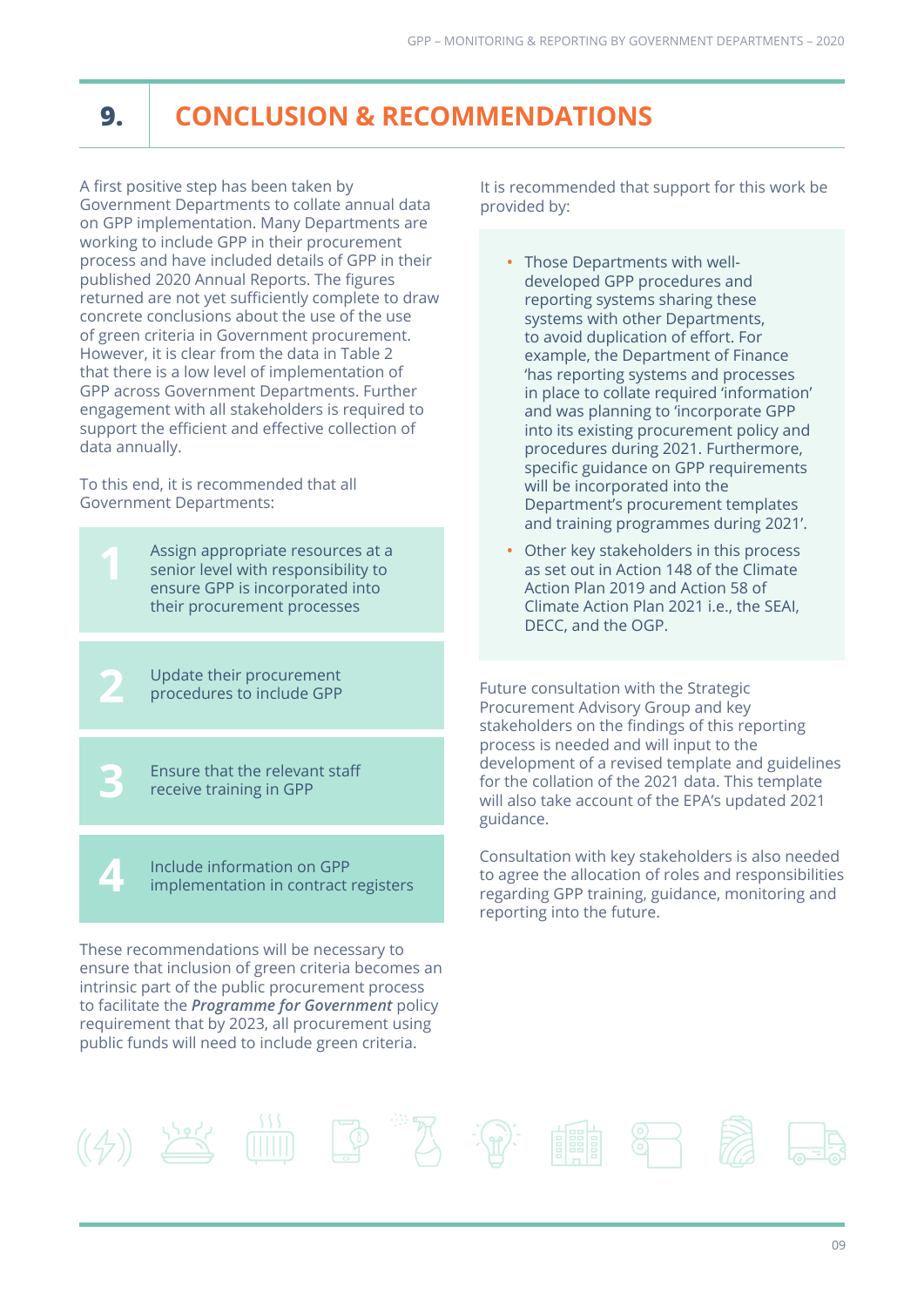## <span id="page-12-0"></span>**10. APPENDIX 1** – REPORTING TEMPLATE

| <b>REFERENCE</b><br><b>YEAR 2020</b>                        | <b>A.</b><br>Total number of<br>contracts issued<br>over €25,000 by<br>priority sector | <b>B.</b><br>Total value of<br>contracts issued<br>over €25,000 by<br>priority sector | C.<br>Total number of<br>contracts issued<br>over €25,000 by<br>priority sector<br>which have<br>incorporated GPP | D.<br>Total value of<br>contracts issued<br>over €25,000 by<br>priority sector<br>which have<br>incorporated GPP |
|-------------------------------------------------------------|----------------------------------------------------------------------------------------|---------------------------------------------------------------------------------------|-------------------------------------------------------------------------------------------------------------------|------------------------------------------------------------------------------------------------------------------|
| <b>PRIORITY</b><br><b>SECTOR</b>                            |                                                                                        |                                                                                       |                                                                                                                   |                                                                                                                  |
| <b>TRANSPORT</b>                                            |                                                                                        |                                                                                       |                                                                                                                   |                                                                                                                  |
| <b>CONSTRUCTION</b>                                         |                                                                                        |                                                                                       |                                                                                                                   |                                                                                                                  |
| <b>ENERGY</b>                                               |                                                                                        |                                                                                       |                                                                                                                   |                                                                                                                  |
| <b>FOOD &amp;</b><br><b>CATERING</b><br><b>SERVICES</b>     |                                                                                        |                                                                                       |                                                                                                                   |                                                                                                                  |
| <b>CLEANING</b><br><b>PRODUCTS &amp;</b><br><b>SERVICES</b> |                                                                                        |                                                                                       |                                                                                                                   |                                                                                                                  |
| <b>TEXTILES</b>                                             |                                                                                        |                                                                                       |                                                                                                                   |                                                                                                                  |
| <b>IT EQUIPMENT</b>                                         |                                                                                        |                                                                                       |                                                                                                                   |                                                                                                                  |
| <b>PAPER</b>                                                |                                                                                        |                                                                                       |                                                                                                                   |                                                                                                                  |
| <b>OTHER</b>                                                |                                                                                        |                                                                                       |                                                                                                                   |                                                                                                                  |
| <b>TOTAL</b><br>(ALL SECTORS)                               |                                                                                        |                                                                                       |                                                                                                                   |                                                                                                                  |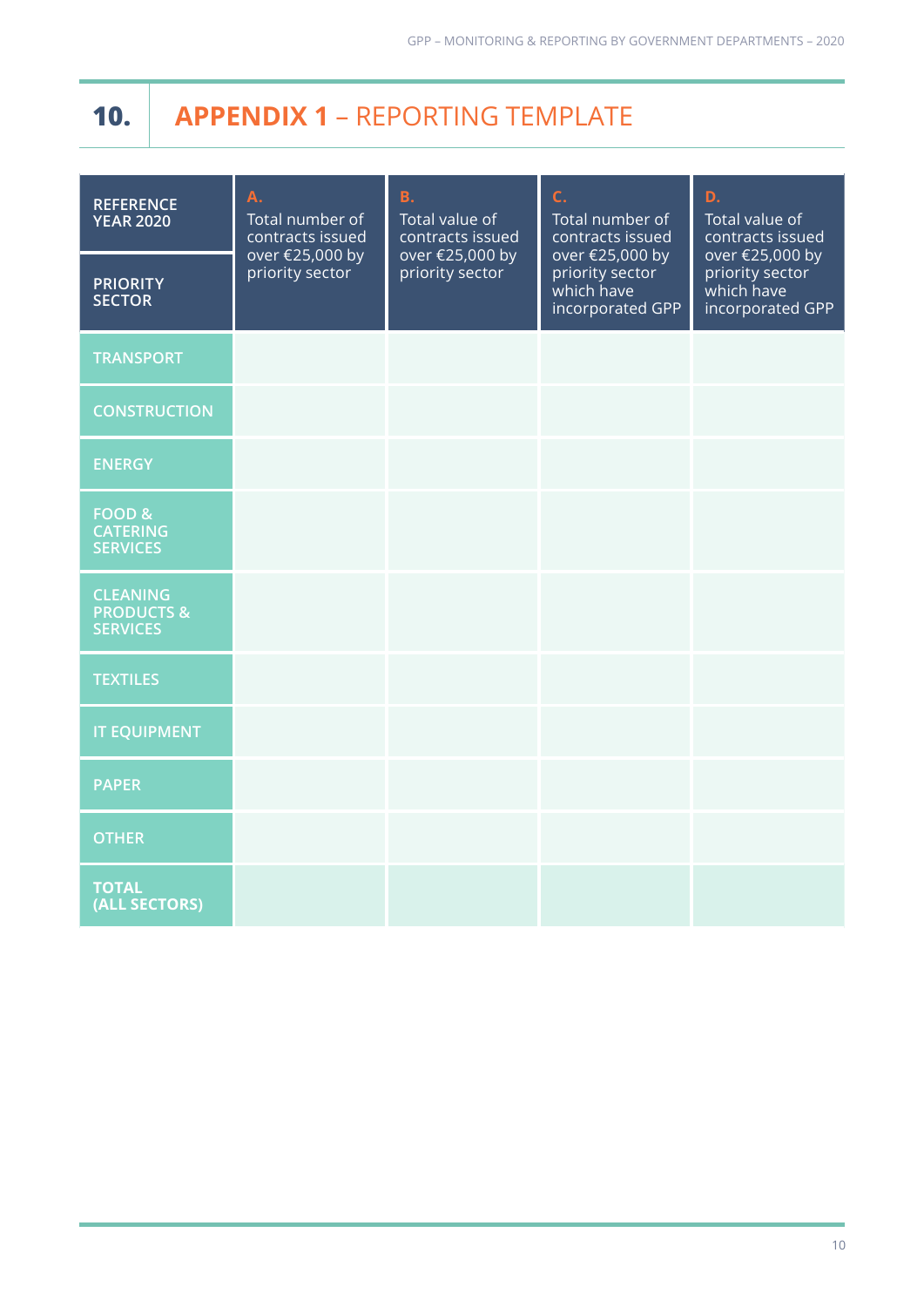## **11. APPENDIX 2** – GOVERNMENT DEPARTMENTS

- **•** Department of Agriculture, Food and the Marine
- **•** Department of Children, Equality, Disability, Integration and Youth
- **•** Department of Defence
- **•** Department of Education
- **•** Department of Enterprise, Trade and Employment
- **•** Department of Environment, Climate and Communications
- **•** Department of Finance
- **•** Department of Foreign Affairs
- **•** Department of Further and Higher Education, Research, Innovation and Science\*
- **•** Department of Health
- **•** Department of Housing, Local Government and Heritage
- **•** Department of Justice
- **•** Department of Public Expenditure and Reform
- **•** Department of Rural and Community Development
- **•** Department of Social Protection
- **•** Department of the Taoiseach
- **•** Department of Tourism, Culture, Arts, Gaeltacht, Sport and Media
- **•** Department of Transport

\*This Department formed was formed in August 2020 and so is included in this list, however the data for this Department was included with the Department of Education's data.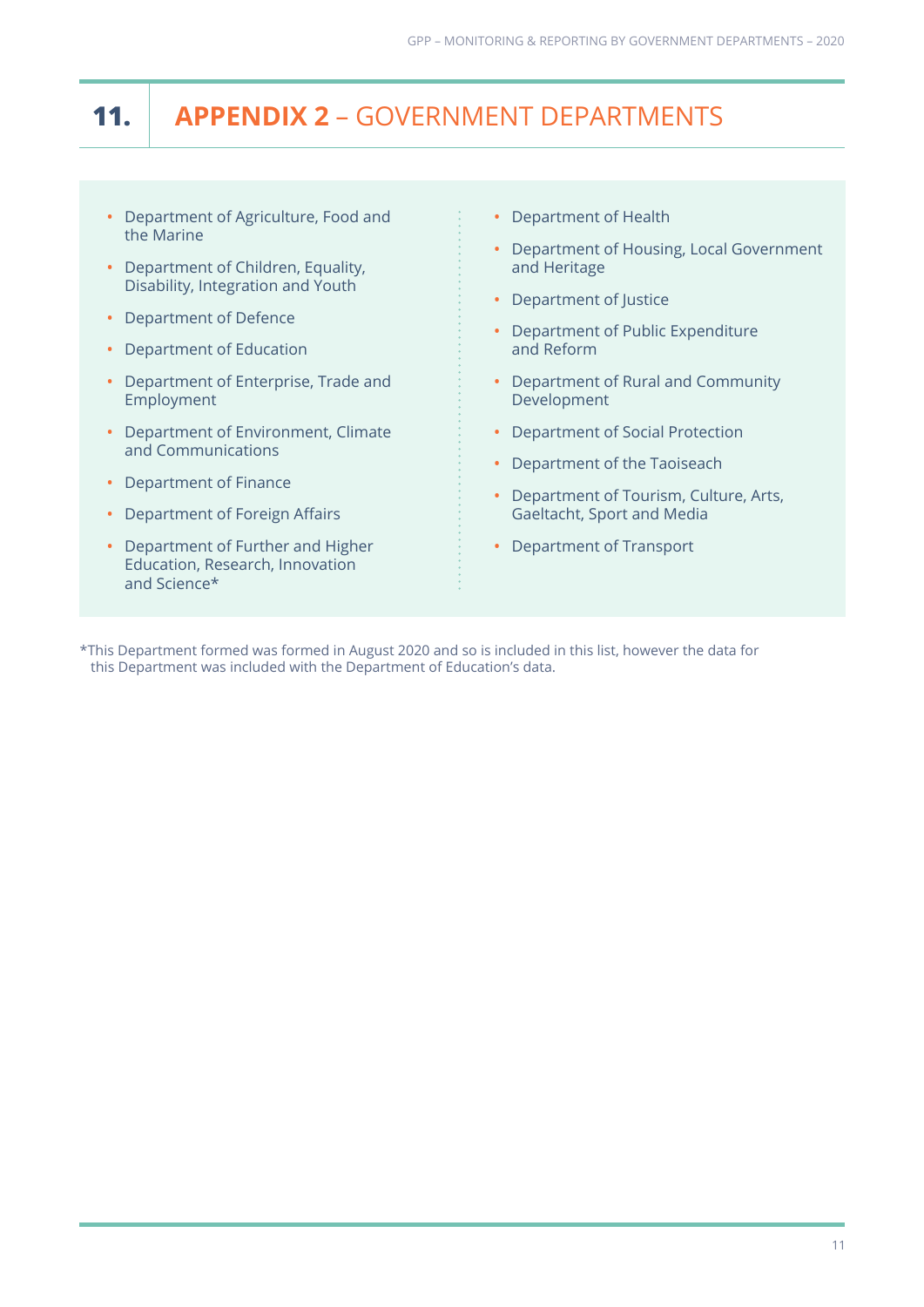#### <span id="page-14-0"></span>**APPENDIX 3** – GREEN PUBLIC PROCUREMENT REPORTING 2020 **12.**

#### DEPARTMENT OF AGRICULTURE, FOOD AND THE MARINE

| <b>REFERENCE</b><br><b>YEAR 2020</b>                                | Α.<br>Total number of<br>contracts issued<br>over €25,000 by<br>priority sector | <b>B.</b><br>Total value of<br>contracts issued<br>over €25,000 by | C.<br>Total number of<br>contracts issued<br>over €25,000 by | D.<br>Total value of<br>contracts issued<br>over €25,000 by |
|---------------------------------------------------------------------|---------------------------------------------------------------------------------|--------------------------------------------------------------------|--------------------------------------------------------------|-------------------------------------------------------------|
| <b>PRIORITY</b><br><b>SECTOR</b>                                    |                                                                                 | priority sector                                                    | priority sector<br>which have<br>incorporated GPP            | priority sector<br>which have<br>incorporated GPP           |
| <b>TRANSPORT</b>                                                    | 3                                                                               | 196,000                                                            | 3                                                            | 196,000                                                     |
| <b>CONSTRUCTION</b>                                                 | 34                                                                              | 11,263,204                                                         | 8                                                            | 6,652,586                                                   |
| <b>ENERGY</b>                                                       | 6                                                                               | 849,437                                                            | $\mathbf{1}$                                                 | 749,437                                                     |
| <b>FOOD &amp;</b><br><b>CATERING</b><br><b>SERVICES</b>             | $\mathbf{1}$                                                                    | 500,000                                                            | 1                                                            | 500,000                                                     |
| <b>CLEANING</b><br><b>PRODUCTS</b><br>& SERVICES                    | $\overline{2}$                                                                  | 130,000                                                            | 1                                                            | 100,000                                                     |
| <b>TEXTILES</b>                                                     | $\overline{0}$                                                                  | $\overline{0}$                                                     | $\overline{0}$                                               | $\overline{0}$                                              |
| <b>IT EQUIPMENT</b>                                                 | $\overline{4}$                                                                  | 5,384,000                                                          | 3                                                            | 5,350,000                                                   |
| <b>PAPER</b>                                                        | $\overline{0}$                                                                  | $\overline{0}$                                                     | $\overline{0}$                                               | $\overline{0}$                                              |
| <b>LAB</b><br><b>DIAGNOSTICS</b><br><b>&amp; EQUIPMENT</b>          | 80                                                                              | 10,383,406                                                         | 6                                                            | 781,508                                                     |
| <b>FACILITIES</b><br><b>MANAGEMENT</b>                              | 9                                                                               | 4,988,635                                                          | 5                                                            | 475,000                                                     |
| <b>IT &amp; OFFICE</b><br><b>EQUIPMENT</b>                          | 27                                                                              | 16,143,913                                                         | 19                                                           | 13,037,813                                                  |
| MARKETING,<br>PRINT,<br><b>PACKAGING</b><br><b>&amp; STATIONERY</b> | $\overline{7}$                                                                  | 927,341                                                            | 1                                                            | 125,000                                                     |
| <b>VETERINARY</b><br>& FARMING                                      | 8                                                                               | 1,717,665                                                          | $\overline{3}$                                               | 382,560                                                     |
| <b>PROFESSIONAL</b><br><b>SERVICES</b>                              | 93                                                                              | 102,969,081                                                        | 23                                                           | 2,669,134                                                   |
| <b>TOTAL</b><br>(ALL SECTORS)                                       | 274                                                                             | 155,452,682                                                        | 74                                                           | 31,019,038                                                  |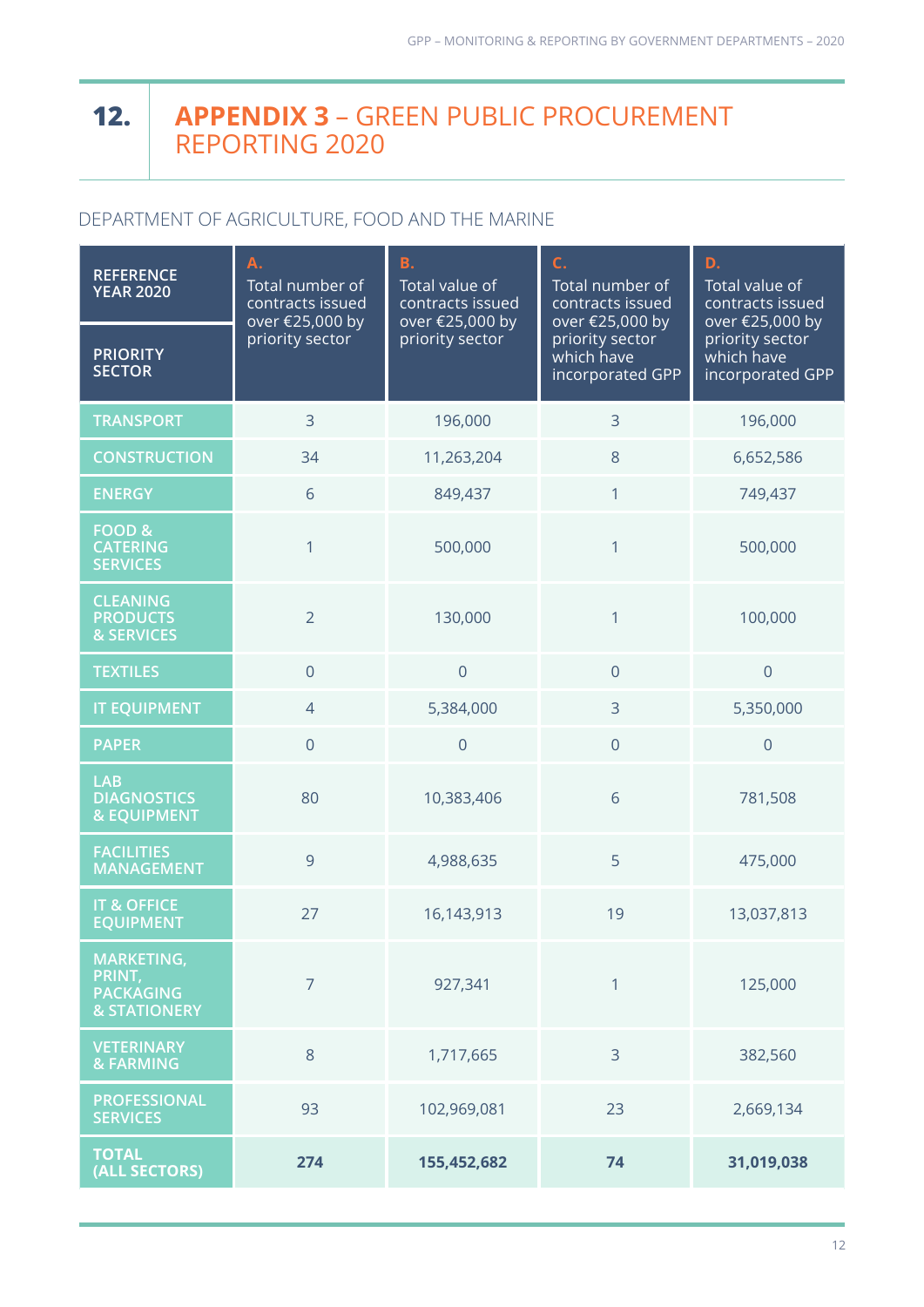#### DEPARTMENT OF CHILDREN, EQUALITY, DISABILITY, INTEGRATION AND YOUTH

| <b>REFERENCE</b><br><b>YEAR 2020</b>                    | Α.<br>Total number of<br>contracts issued<br>over €25,000 by<br>priority sector | <b>B.</b><br>Total value of<br>contracts issued<br>over €25,000 by<br>priority sector | C.<br>Total number of<br>contracts issued<br>over €25,000 by<br>priority sector<br>which have<br>incorporated GPP | D.<br>Total value of<br>contracts issued<br>over €25,000 by<br>priority sector<br>which have<br>incorporated GPP |
|---------------------------------------------------------|---------------------------------------------------------------------------------|---------------------------------------------------------------------------------------|-------------------------------------------------------------------------------------------------------------------|------------------------------------------------------------------------------------------------------------------|
| <b>PRIORITY</b><br><b>SECTOR</b>                        |                                                                                 |                                                                                       |                                                                                                                   |                                                                                                                  |
| <b>TRANSPORT</b>                                        | N/A                                                                             | N/A                                                                                   | N/A                                                                                                               | N/A                                                                                                              |
| <b>CONSTRUCTION</b>                                     | N/A                                                                             | N/A                                                                                   | N/A                                                                                                               | N/A                                                                                                              |
| <b>ENERGY</b>                                           | N/A                                                                             | N/A                                                                                   | N/A                                                                                                               | N/A                                                                                                              |
| <b>FOOD &amp;</b><br><b>CATERING</b><br><b>SERVICES</b> | N/A                                                                             | N/A                                                                                   | N/A                                                                                                               | N/A                                                                                                              |
| <b>CLEANING</b><br><b>PRODUCTS</b><br>& SERVICES        | N/A                                                                             | N/A                                                                                   | N/A                                                                                                               | N/A                                                                                                              |
| <b>TEXTILES</b>                                         | N/A                                                                             | N/A                                                                                   | N/A                                                                                                               | N/A                                                                                                              |
| <b>IT EQUIPMENT</b>                                     | N/A                                                                             | N/A                                                                                   | N/A                                                                                                               | N/A                                                                                                              |
| <b>PAPER</b>                                            | N/A                                                                             | N/A                                                                                   | N/A                                                                                                               | N/A                                                                                                              |
| <b>OTHER</b><br>(PLEASE SPECIFY)                        | N/A                                                                             | N/A                                                                                   | N/A                                                                                                               | N/A                                                                                                              |
| <b>TOTAL</b><br>(ALL SECTORS)                           | N/A                                                                             | N/A                                                                                   | N/A                                                                                                               | N/A                                                                                                              |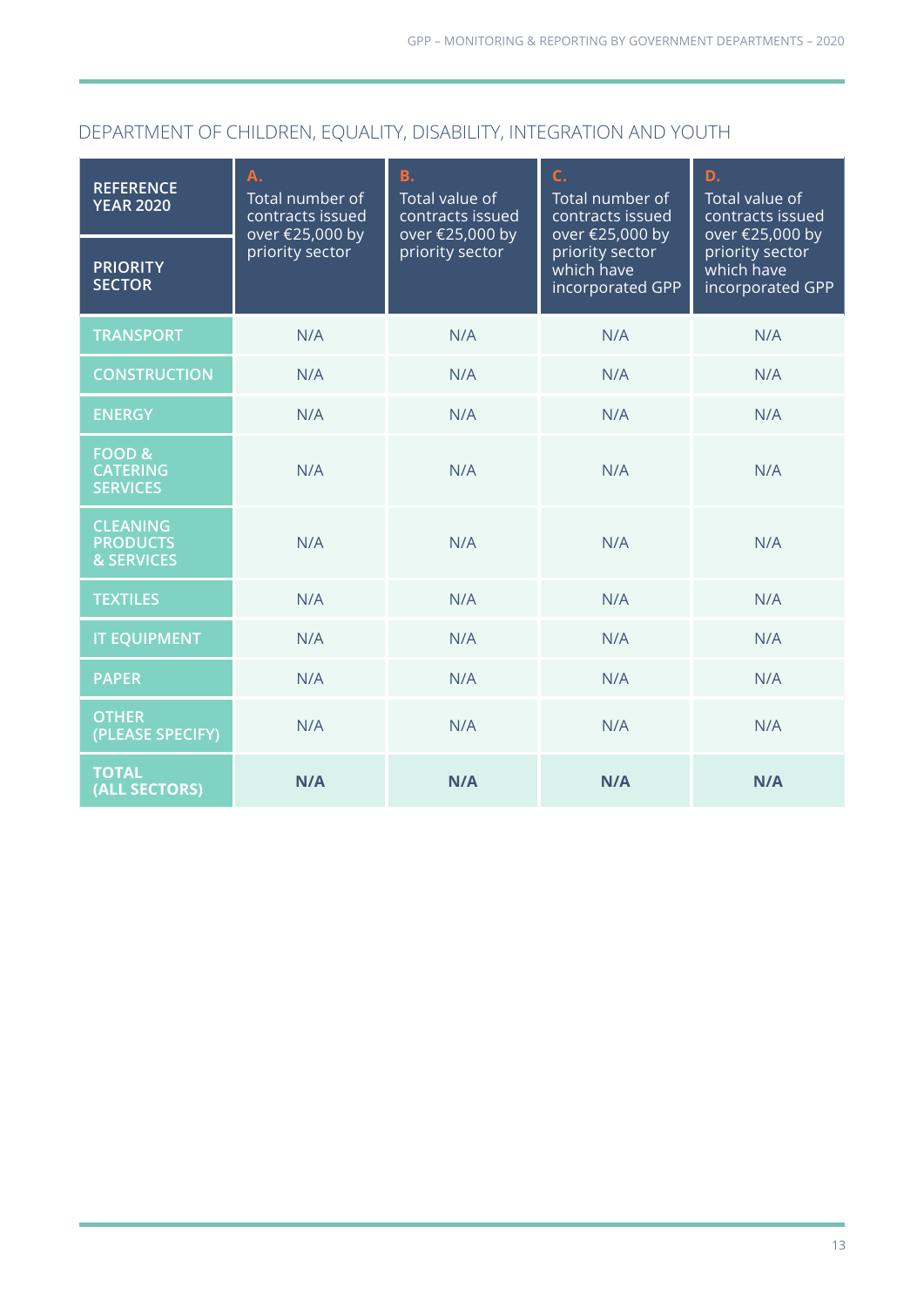#### DEPARTMENT OF DEFENCE

| <b>REFERENCE</b><br><b>YEAR 2020</b>                    | Α.<br>Total number of<br>contracts issued<br>over €25,000 by<br>priority sector | <b>B.</b><br>Total value of<br>contracts issued<br>over €25,000 by<br>priority sector | C.<br>Total number of<br>contracts issued<br>over €25,000 by<br>priority sector<br>which have<br>incorporated GPP | D.<br>Total value of<br>contracts issued<br>over €25,000 by<br>priority sector<br>which have<br>incorporated GPP |
|---------------------------------------------------------|---------------------------------------------------------------------------------|---------------------------------------------------------------------------------------|-------------------------------------------------------------------------------------------------------------------|------------------------------------------------------------------------------------------------------------------|
| <b>PRIORITY</b><br><b>SECTOR</b>                        |                                                                                 |                                                                                       |                                                                                                                   |                                                                                                                  |
| <b>TRANSPORT</b>                                        | Nil                                                                             | Nil                                                                                   | Nil                                                                                                               | Nil                                                                                                              |
| <b>CONSTRUCTION</b>                                     | Nil                                                                             | Nil                                                                                   | Nil                                                                                                               | <b>Nil</b>                                                                                                       |
| <b>ENERGY</b>                                           | Nil                                                                             | Nil                                                                                   | Nil                                                                                                               | Nil                                                                                                              |
| <b>FOOD &amp;</b><br><b>CATERING</b><br><b>SERVICES</b> | Nil                                                                             | Nil                                                                                   | Nil                                                                                                               | Nil                                                                                                              |
| <b>CLEANING</b><br><b>PRODUCTS</b><br>& SERVICES        | Nil                                                                             | Nil                                                                                   | Nil                                                                                                               | Nil                                                                                                              |
| <b>TEXTILES</b>                                         | Nil                                                                             | Nil                                                                                   | Nil                                                                                                               | Nil                                                                                                              |
| <b>IT EQUIPMENT</b>                                     | Nil                                                                             | Nil                                                                                   | Nil                                                                                                               | <b>Nil</b>                                                                                                       |
| <b>PAPER</b>                                            | Nil                                                                             | Nil                                                                                   | Nil                                                                                                               | Nil                                                                                                              |
| <b>OTHER</b><br>(PLEASE SPECIFY)                        | Nil                                                                             | Nil                                                                                   | Nil                                                                                                               | Nil                                                                                                              |
| <b>TOTAL</b><br>(ALL SECTORS)                           | <b>Nil</b>                                                                      | <b>Nil</b>                                                                            | <b>Nil</b>                                                                                                        | <b>Nil</b>                                                                                                       |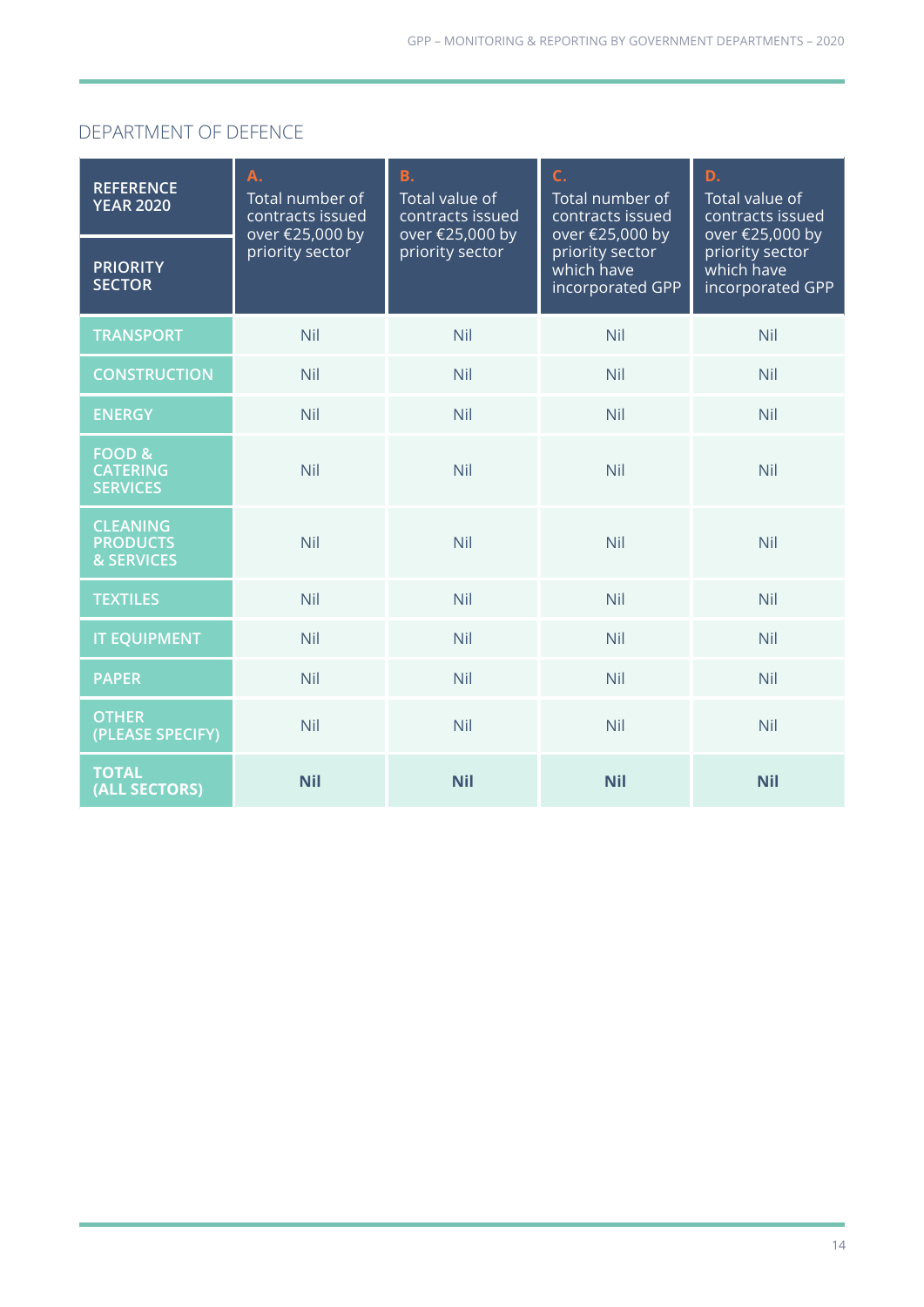#### DEPARTMENT OF EDUCATION AND THE DEPARTMENT OF FURTHER AND HIGHER EDUCATION, RESEARCH, INNOVATION AND SCIENCE

| <b>REFERENCE</b><br><b>YEAR 2020</b>                    | Α.<br>Total number of<br>contracts issued<br>over €25,000 by<br>priority sector | <b>B.</b><br>Total value of<br>contracts issued<br>over €25,000 by<br>priority sector | C.<br>Total number of<br>contracts issued<br>over €25,000 by<br>priority sector<br>which have<br>incorporated GPP | D.<br>Total value of<br>contracts issued<br>over €25,000 by<br>priority sector<br>which have<br>incorporated GPP |
|---------------------------------------------------------|---------------------------------------------------------------------------------|---------------------------------------------------------------------------------------|-------------------------------------------------------------------------------------------------------------------|------------------------------------------------------------------------------------------------------------------|
| <b>PRIORITY</b><br><b>SECTOR</b>                        |                                                                                 |                                                                                       |                                                                                                                   |                                                                                                                  |
| <b>TRANSPORT</b>                                        | N/A                                                                             | N/A                                                                                   | N/A                                                                                                               | N/A                                                                                                              |
| <b>CONSTRUCTION</b>                                     | Nil                                                                             | Nil                                                                                   | Nil                                                                                                               | Nil                                                                                                              |
| <b>ENERGY</b>                                           | Nil                                                                             | Nil                                                                                   | Nil                                                                                                               | <b>Nil</b>                                                                                                       |
| <b>FOOD &amp;</b><br><b>CATERING</b><br><b>SERVICES</b> | Nil                                                                             | Nil                                                                                   | Nil                                                                                                               | Nil                                                                                                              |
| <b>CLEANING</b><br><b>PRODUCTS</b><br>& SERVICES        | Nil                                                                             | Nil                                                                                   | Nil                                                                                                               | Nil                                                                                                              |
| <b>TEXTILES</b>                                         | Nil                                                                             | Nil                                                                                   | Nil                                                                                                               | Nil                                                                                                              |
| <b>IT EQUIPMENT</b>                                     | $\overline{3}$                                                                  | €674,262.14                                                                           | $\overline{3}$                                                                                                    | €674,262.14                                                                                                      |
| <b>PAPER</b>                                            | Nil                                                                             | Nil                                                                                   | Nil                                                                                                               | Nil                                                                                                              |
| <b>OTHER</b><br>(PLEASE SPECIFY)                        | Nil                                                                             | Nil                                                                                   | Nil                                                                                                               | Nil                                                                                                              |
| <b>TOTAL</b><br>(ALL SECTORS)                           | 3                                                                               | €674,262.14                                                                           | 3                                                                                                                 | €674,262.14                                                                                                      |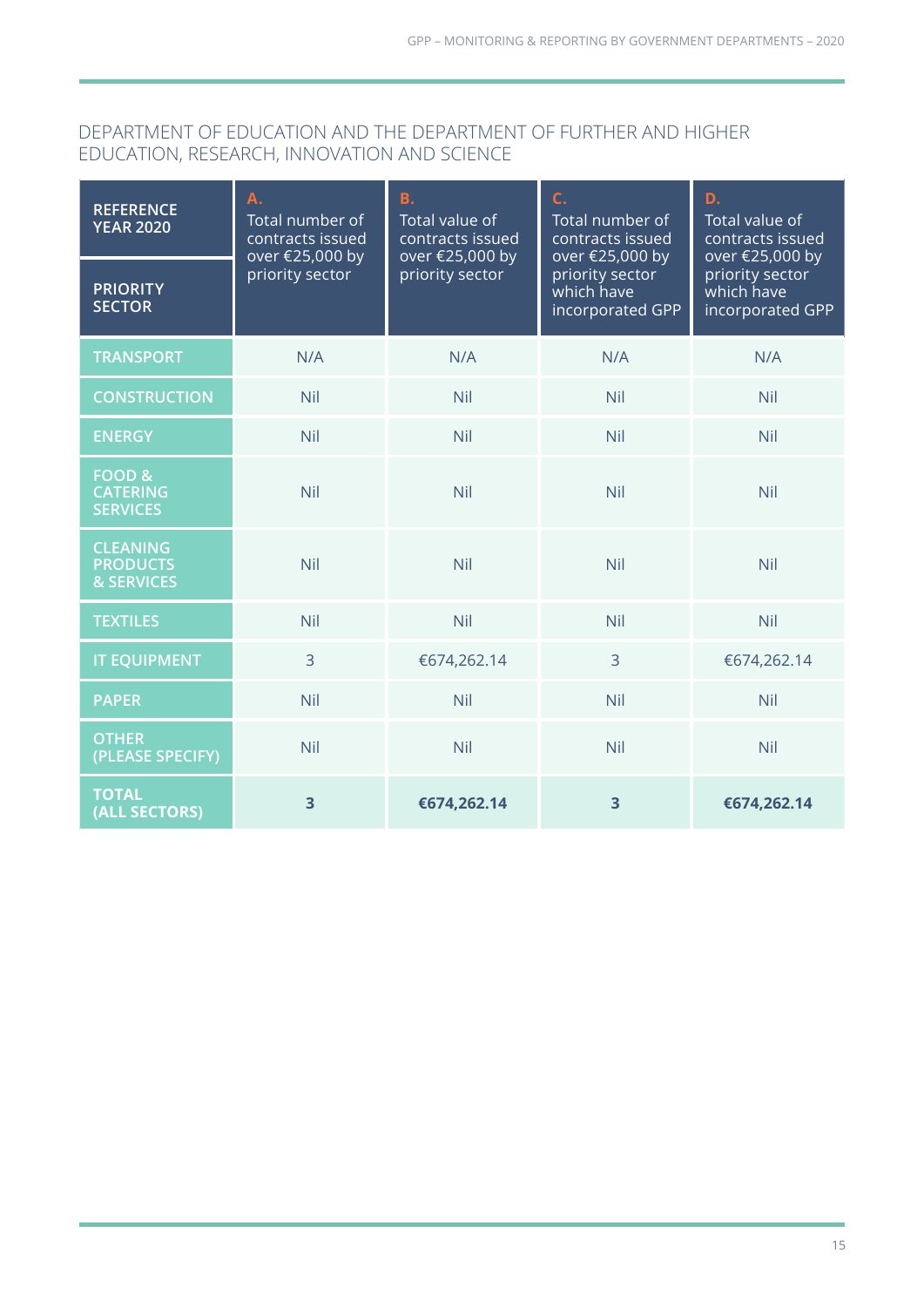#### DEPARTMENT OF ENTERPRISE, TRADE AND EMPLOYMENT

| <b>REFERENCE</b><br><b>YEAR 2020</b>                    | Α.<br>Total number of<br>contracts issued<br>over €25,000 by | <b>B.</b><br>Total value of<br>contracts issued<br>over €25,000 by | C.<br>Total number of<br>contracts issued<br>over €25,000 by | D.<br>Total value of<br>contracts issued<br>over €25,000 by |
|---------------------------------------------------------|--------------------------------------------------------------|--------------------------------------------------------------------|--------------------------------------------------------------|-------------------------------------------------------------|
| <b>PRIORITY</b><br><b>SECTOR</b>                        | priority sector                                              | priority sector                                                    | priority sector<br>which have<br>incorporated GPP            | priority sector<br>which have<br>incorporated GPP           |
| <b>TRANSPORT</b>                                        | Nil                                                          | Nil                                                                | Nil                                                          | Nil                                                         |
| <b>CONSTRUCTION</b>                                     | <b>Nil</b>                                                   | Nil                                                                | Nil                                                          | Nil                                                         |
| <b>ENERGY</b>                                           | Nil                                                          | Nil                                                                | Nil                                                          | Nil                                                         |
| <b>FOOD &amp;</b><br><b>CATERING</b><br><b>SERVICES</b> | $\mathbf{1}$                                                 | €88,000                                                            | 1                                                            | €88,000                                                     |
| <b>CLEANING</b><br><b>PRODUCTS</b><br>& SERVICES        | 1                                                            | €35,261                                                            | $\mathbf{1}$                                                 | €35,261                                                     |
| <b>TEXTILES</b>                                         | <b>Nil</b>                                                   | Nil                                                                | Nil                                                          | Nil                                                         |
| <b>IT EQUIPMENT</b>                                     | 3                                                            | €164,130.50                                                        | Nil                                                          | Nil                                                         |
| <b>PAPER</b>                                            | Nil                                                          | Nil                                                                | Nil                                                          | Nil                                                         |
| <b>FURNITURE</b><br><b>REMOVAL</b>                      | 1                                                            | €65,000                                                            | $\mathbf{1}$                                                 | €65,000                                                     |
| <b>CONSULTANCY</b>                                      | $\overline{4}$                                               | €353,350                                                           | Nil                                                          | Nil                                                         |
| <b>RESEARCH</b><br><b>STUDY</b>                         | $\mathbf{1}$                                                 | €107,561                                                           | 1                                                            | €107,561                                                    |
| <b>IMPACT</b><br><b>ASSESSMENT</b><br><b>STUDY</b>      | 1                                                            | €199,500                                                           | Nil                                                          | Nil                                                         |
| <b>LEGAL SERVICES</b>                                   | $\mathbf{1}$                                                 | €132,612                                                           | Nil                                                          | Nil                                                         |
| <b>TOTAL</b><br>(ALL SECTORS)                           | 13                                                           | €1,145,414.50                                                      | $\overline{4}$                                               | €295,822                                                    |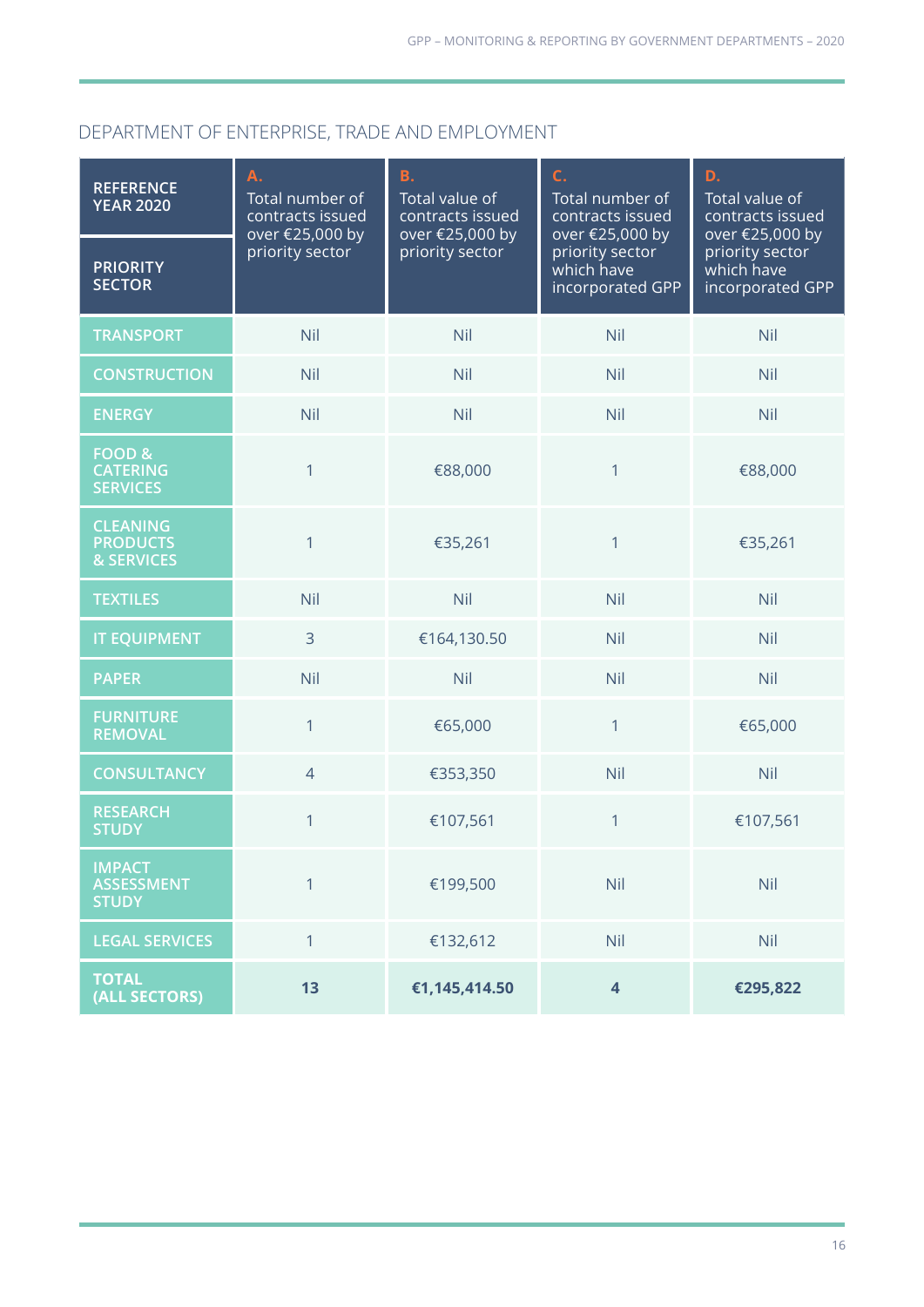#### DEPARTMENT OF ENVIRONMENT, CLIMATE AND COMMUNICATIONS

| <b>REFERENCE</b><br><b>YEAR 2020</b>                                                                                        | A.<br>Total number of<br>contracts issued<br>over €25,000 by<br>priority sector | <b>B.</b><br>Total value of<br>contracts issued<br>over €25,000 by<br>priority sector | C.<br>Total number of<br>contracts issued<br>over €25,000 by | D.<br>Total value of<br>contracts issued<br>over €25,000 by<br>priority sector<br>which have<br>incorporated GPP |
|-----------------------------------------------------------------------------------------------------------------------------|---------------------------------------------------------------------------------|---------------------------------------------------------------------------------------|--------------------------------------------------------------|------------------------------------------------------------------------------------------------------------------|
| <b>PRIORITY</b><br><b>SECTOR</b>                                                                                            |                                                                                 |                                                                                       | priority sector<br>which have<br>incorporated GPP            |                                                                                                                  |
| <b>TRANSPORT</b>                                                                                                            | $\overline{2}$                                                                  | €212,959                                                                              | $\overline{2}$                                               | €212,959                                                                                                         |
| <b>CONSTRUCTION</b>                                                                                                         |                                                                                 |                                                                                       |                                                              |                                                                                                                  |
| <b>ENERGY</b>                                                                                                               | $\mathbf{1}$                                                                    | €180,000                                                                              |                                                              |                                                                                                                  |
| FOOD&<br><b>CATERING</b><br><b>SERVICES</b>                                                                                 |                                                                                 |                                                                                       |                                                              |                                                                                                                  |
| <b>CLEANING</b><br><b>PRODUCTS</b><br>& SERVICES                                                                            |                                                                                 |                                                                                       |                                                              |                                                                                                                  |
| <b>TEXTILES</b>                                                                                                             |                                                                                 |                                                                                       |                                                              |                                                                                                                  |
| <b>IT EQUIPMENT</b>                                                                                                         | $\mathbf{1}$                                                                    | €500,000                                                                              | $\mathbf{1}$                                                 | €500,000                                                                                                         |
| <b>PAPER</b>                                                                                                                |                                                                                 |                                                                                       |                                                              |                                                                                                                  |
| <b>OTHER</b><br><b>CONSULTANCY</b><br><b>SERVICES</b><br><b>FRAMEWORK FOR</b><br><b>ENVIRONMENTAL</b><br><b>ASSESSMENTS</b> | 1                                                                               | €300,000                                                                              | 1                                                            | €300,000                                                                                                         |
| <b>TOTAL</b><br>(ALL SECTORS)                                                                                               | 5                                                                               | €1,192,959                                                                            | $\overline{\mathbf{4}}$                                      | €1,012,959                                                                                                       |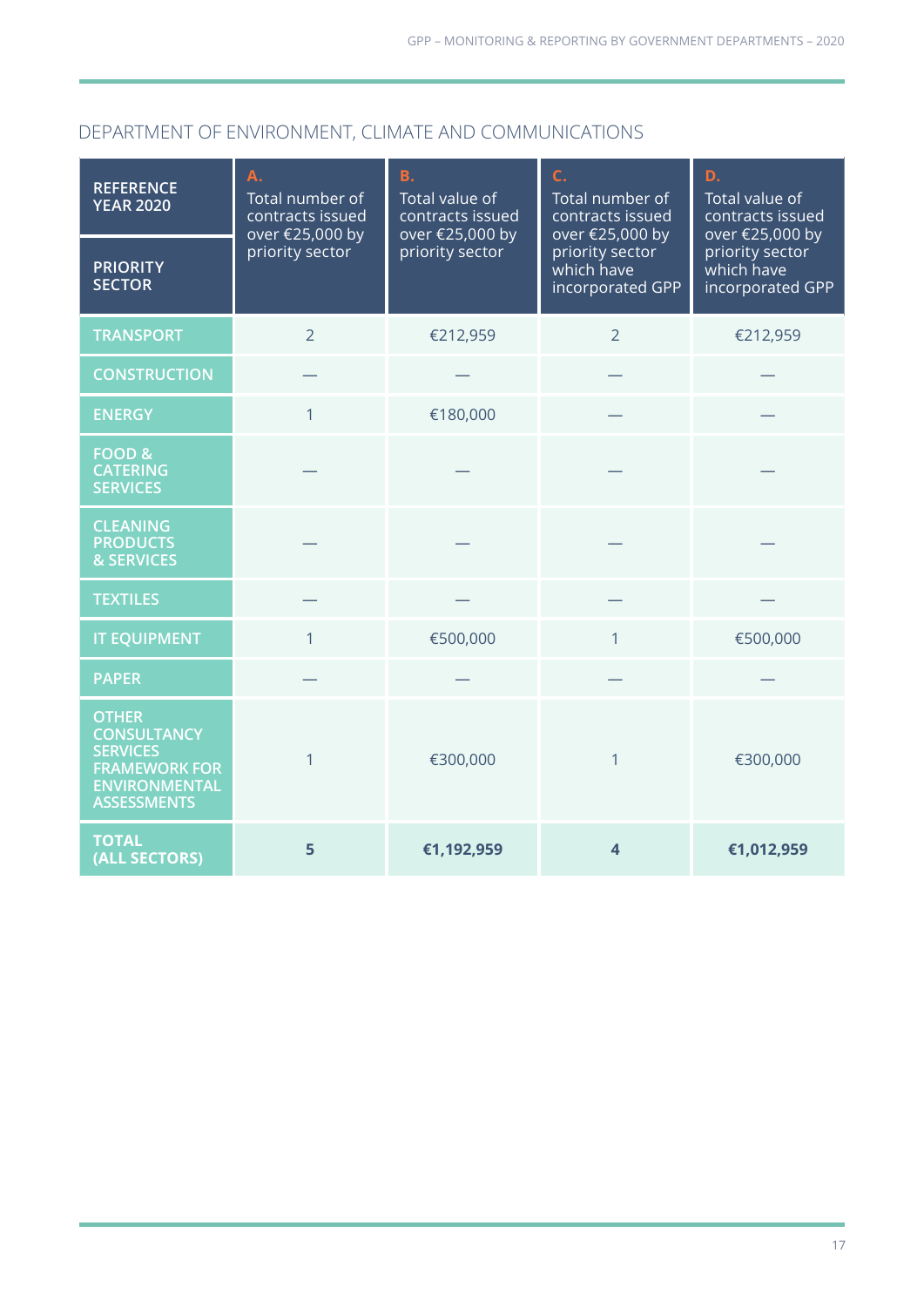#### DEPARTMENT OF FINANCE

| <b>REFERENCE</b><br><b>YEAR 2020</b>                    | A.<br>Total number of<br>contracts issued<br>over €25,000 by<br>priority sector                                   | <b>B.</b><br>Total value of<br>contracts issued<br>over €25,000 by                                                              | C.<br>Total number of<br>contracts issued<br>over €25,000 by                                                                                                                                                                                                                             | D.<br>Total value of<br>contracts issued<br>over €25,000 by                          |
|---------------------------------------------------------|-------------------------------------------------------------------------------------------------------------------|---------------------------------------------------------------------------------------------------------------------------------|------------------------------------------------------------------------------------------------------------------------------------------------------------------------------------------------------------------------------------------------------------------------------------------|--------------------------------------------------------------------------------------|
| <b>PRIORITY</b><br><b>SECTOR</b>                        |                                                                                                                   | priority sector                                                                                                                 | priority sector<br>which have<br>incorporated GPP                                                                                                                                                                                                                                        | priority sector<br>which have<br>incorporated GPP                                    |
| <b>TRANSPORT</b>                                        | Nil                                                                                                               | N/A                                                                                                                             | Nil                                                                                                                                                                                                                                                                                      | N/A                                                                                  |
| <b>CONSTRUCTION</b>                                     | Nil                                                                                                               | N/A                                                                                                                             | Nil                                                                                                                                                                                                                                                                                      | N/A                                                                                  |
| <b>ENERGY</b>                                           | Nil                                                                                                               | N/A                                                                                                                             | Nil                                                                                                                                                                                                                                                                                      | N/A                                                                                  |
| <b>FOOD &amp;</b><br><b>CATERING</b><br><b>SERVICES</b> | Nil                                                                                                               | N/A                                                                                                                             | Nil                                                                                                                                                                                                                                                                                      | N/A                                                                                  |
| <b>CLEANING</b><br><b>PRODUCTS</b><br>& SERVICES        | 1<br>*Contract is on<br>a shared service<br>basis between<br>D/Finance<br>and D/Public<br>Expenditure &<br>Reform | € 31,902<br>(VAT exclusive)<br>Contract was<br>procured via<br>an Office of<br>Government<br>Procurement<br>[OGP]<br>Framework. | There was 1<br>contract in<br>this priority<br>sector and it<br>incorporated<br>GPP. Contract<br>was for the<br>provision<br>of 'Window<br>Cleaning' services<br>and it specified<br>sustainability<br>requirements for<br>all its cleaning<br>products,<br>materials and<br>detergents. | €0<br>There was nil<br>expenditure on<br>window cleaning<br>services during<br>2020. |
| <b>TEXTILES</b>                                         | <b>Nil</b>                                                                                                        | N/A                                                                                                                             | <b>Nil</b>                                                                                                                                                                                                                                                                               | N/A                                                                                  |
| <b>IT EQUIPMENT</b>                                     | <b>Nil</b>                                                                                                        | N/A                                                                                                                             | <b>Nil</b>                                                                                                                                                                                                                                                                               | N/A                                                                                  |
| <b>PAPER</b>                                            | <b>Nil</b>                                                                                                        | N/A                                                                                                                             | <b>Nil</b>                                                                                                                                                                                                                                                                               | N/A                                                                                  |
| <b>OTHER</b><br>(PLEASE SPECIFY)                        | <b>Nil</b>                                                                                                        | N/A                                                                                                                             | Nil                                                                                                                                                                                                                                                                                      | N/A                                                                                  |
| <b>TOTAL</b><br>(ALL SECTORS)                           | 1                                                                                                                 | €31,902<br>(VAT exclusive)                                                                                                      | 1                                                                                                                                                                                                                                                                                        | €0                                                                                   |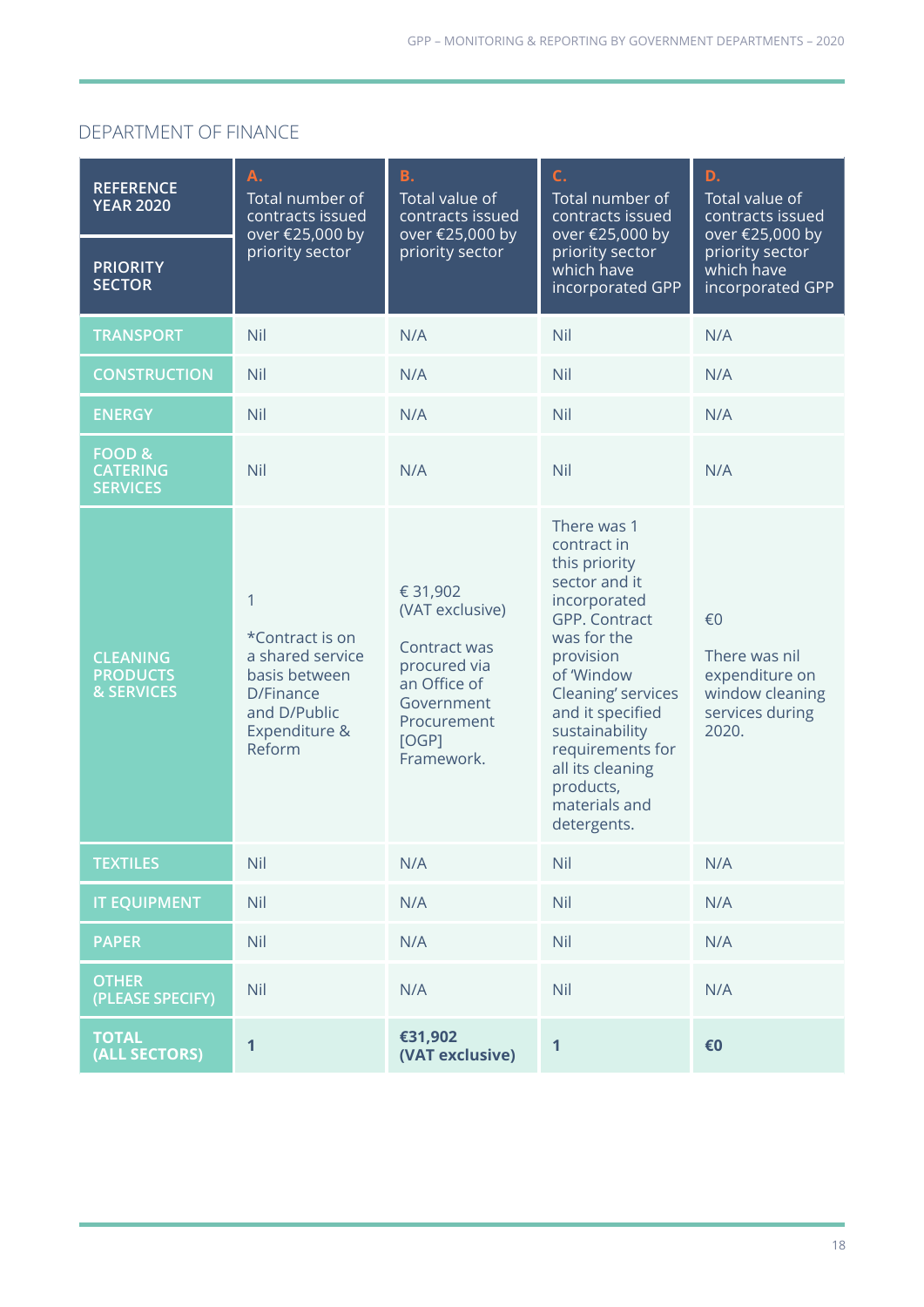#### DEPARTMENT OF FOREIGN AFFAIRS

| <b>REFERENCE</b><br><b>YEAR 2020</b>                    | Α.<br>Total number of<br>contracts issued<br>over €25,000 by<br>priority sector | <b>B.</b><br>Total value of<br>contracts issued<br>over €25,000 by<br>priority sector | C.<br>Total number of<br>contracts issued<br>over €25,000 by | D.<br>Total value of<br>contracts issued<br>over €25,000 by<br>priority sector<br>which have<br>incorporated GPP |
|---------------------------------------------------------|---------------------------------------------------------------------------------|---------------------------------------------------------------------------------------|--------------------------------------------------------------|------------------------------------------------------------------------------------------------------------------|
| <b>PRIORITY</b><br><b>SECTOR</b>                        |                                                                                 |                                                                                       | priority sector<br>which have<br>incorporated GPP            |                                                                                                                  |
| <b>TRANSPORT</b>                                        | $\overline{0}$                                                                  | €0                                                                                    | $\overline{0}$                                               | €0                                                                                                               |
| <b>CONSTRUCTION</b>                                     | $\overline{0}$                                                                  | €0                                                                                    | $\overline{0}$                                               | €0                                                                                                               |
| <b>ENERGY</b>                                           | $\mathbf{1}$                                                                    | €350,000                                                                              | $\overline{0}$                                               | €0                                                                                                               |
| <b>FOOD &amp;</b><br><b>CATERING</b><br><b>SERVICES</b> | $\overline{0}$                                                                  | €0                                                                                    | $\overline{0}$                                               | €0                                                                                                               |
| <b>CLEANING</b><br><b>PRODUCTS</b><br>& SERVICES        | $\overline{0}$                                                                  | €0                                                                                    | $\overline{0}$                                               | €0                                                                                                               |
| <b>TEXTILES</b>                                         | $\overline{0}$                                                                  | €0                                                                                    | $\overline{0}$                                               | €0                                                                                                               |
| <b>IT EQUIPMENT</b>                                     | $\overline{0}$                                                                  | €0                                                                                    | $\overline{0}$                                               | €0                                                                                                               |
| <b>PAPER</b>                                            | $\overline{0}$                                                                  | €0                                                                                    | $\overline{0}$                                               | €0                                                                                                               |
| <b>CONSULTANCY/</b><br><b>ADVISORY</b>                  | 9                                                                               | €836,957                                                                              | $\overline{0}$                                               | €0                                                                                                               |
| <b>GENERAL</b><br><b>SERVICES</b>                       | 11                                                                              | €13,930,100                                                                           | $\overline{0}$                                               | €0                                                                                                               |
| <b>TOTAL</b><br>(ALL SECTORS)                           | 20                                                                              | €14,767,057                                                                           | $\bf{0}$                                                     | €0                                                                                                               |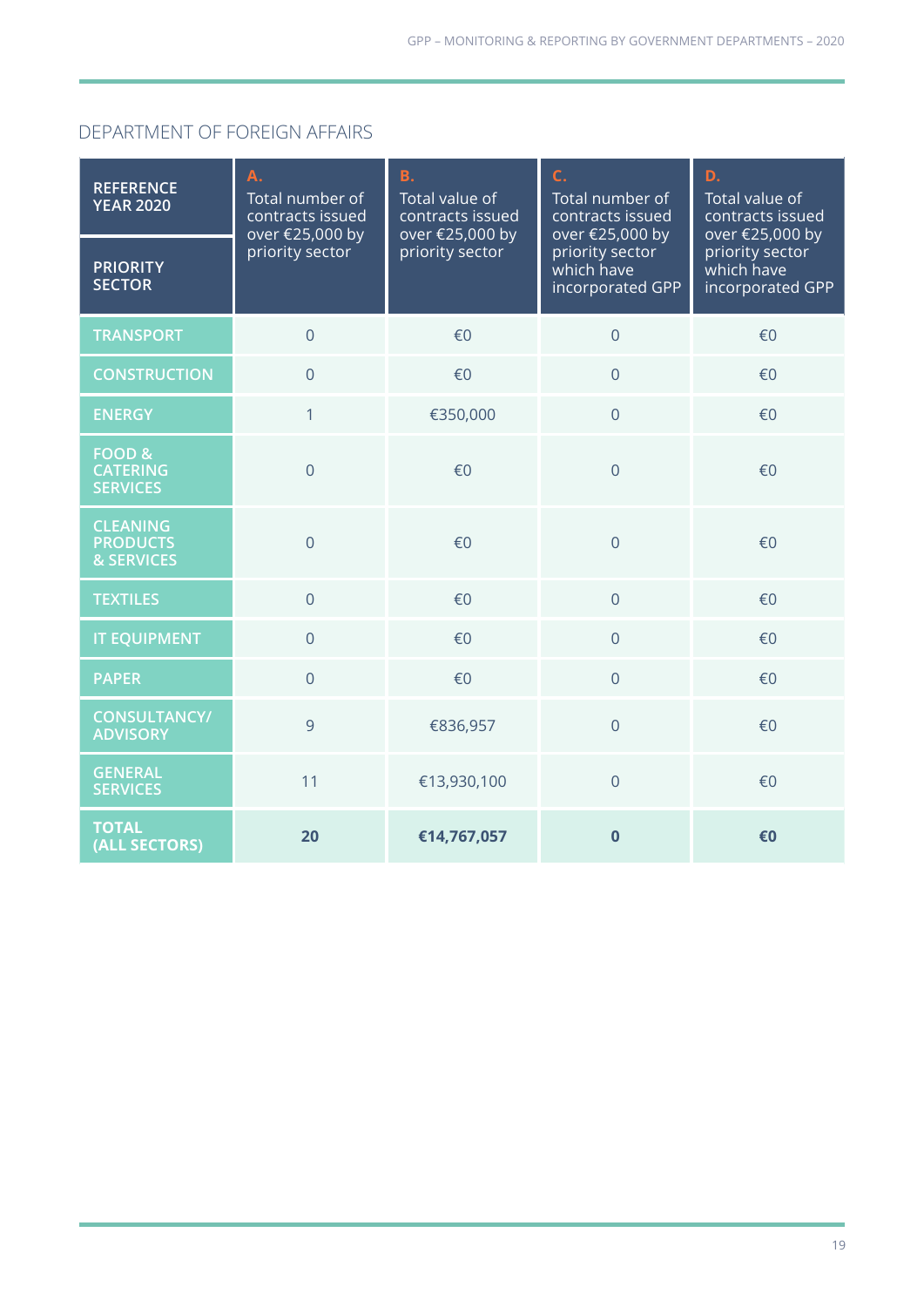#### DEPARTMENT OF HEALTH

| <b>REFERENCE</b><br><b>YEAR 2020</b>                    | Α.<br>Total number of<br>contracts issued<br>over €25,000 by<br>priority sector | <b>B.</b><br>Total value of<br>contracts issued<br>over €25,000 by<br>priority sector | C.<br>Total number of<br>contracts issued<br>over €25,000 by<br>priority sector<br>which have<br>incorporated GPP | D.<br>Total value of<br>contracts issued<br>over €25,000 by |
|---------------------------------------------------------|---------------------------------------------------------------------------------|---------------------------------------------------------------------------------------|-------------------------------------------------------------------------------------------------------------------|-------------------------------------------------------------|
| <b>PRIORITY</b><br><b>SECTOR</b>                        |                                                                                 |                                                                                       |                                                                                                                   | priority sector<br>which have<br>incorporated GPP           |
| <b>TRANSPORT</b>                                        |                                                                                 |                                                                                       |                                                                                                                   |                                                             |
| <b>CONSTRUCTION</b>                                     |                                                                                 |                                                                                       |                                                                                                                   |                                                             |
| <b>ENERGY</b>                                           | 1                                                                               | €81,000                                                                               |                                                                                                                   |                                                             |
| <b>FOOD &amp;</b><br><b>CATERING</b><br><b>SERVICES</b> | $\overline{2}$                                                                  | €611,531                                                                              | $\overline{2}$                                                                                                    | €611,531                                                    |
| <b>CLEANING</b><br><b>PRODUCTS</b><br>& SERVICES        | $\overline{2}$                                                                  | €3,536,084                                                                            | $\overline{2}$                                                                                                    | €3,536,084                                                  |
| <b>TEXTILES</b>                                         |                                                                                 |                                                                                       |                                                                                                                   |                                                             |
| <b>IT EQUIPMENT</b>                                     | $\overline{4}$                                                                  | €178,900                                                                              | 1                                                                                                                 | €85,000                                                     |
| <b>PAPER</b>                                            |                                                                                 |                                                                                       |                                                                                                                   |                                                             |
| <b>CONSULTANCY</b>                                      | $\overline{9}$                                                                  | €1,046,819                                                                            |                                                                                                                   |                                                             |
| <b>EQUIPMENT</b>                                        | $\overline{2}$                                                                  | €251,712.00                                                                           |                                                                                                                   |                                                             |
| <b>FURNITURE</b>                                        | 1                                                                               | €90,805                                                                               |                                                                                                                   |                                                             |
| <b>MOBILE PHONES</b>                                    | $\overline{2}$                                                                  | €238,694                                                                              | 1                                                                                                                 | €150,000                                                    |
| <b>PRINTING /</b><br><b>DESIGN</b>                      | 5                                                                               | €755,384                                                                              |                                                                                                                   |                                                             |
| <b>RESEARCH</b>                                         | 6                                                                               | €1,064,797                                                                            | $\mathbf{1}$                                                                                                      | €40,000                                                     |
| <b>SERVICES</b>                                         | 15                                                                              | €3,089,059                                                                            |                                                                                                                   |                                                             |
| <b>IT SOFTWARE</b>                                      | $\overline{3}$                                                                  | €211,760                                                                              |                                                                                                                   |                                                             |
| <b>MISCELLANEOUS</b>                                    | $\mathbf{1}$                                                                    | €313,611                                                                              |                                                                                                                   |                                                             |
| <b>STATIONERY</b>                                       | $\mathbf{1}$                                                                    | €50,000                                                                               |                                                                                                                   |                                                             |
| <b>TOTAL</b><br>(ALL SECTORS)                           | 54                                                                              | €11,520,156                                                                           | $\overline{7}$                                                                                                    | €4,422,615                                                  |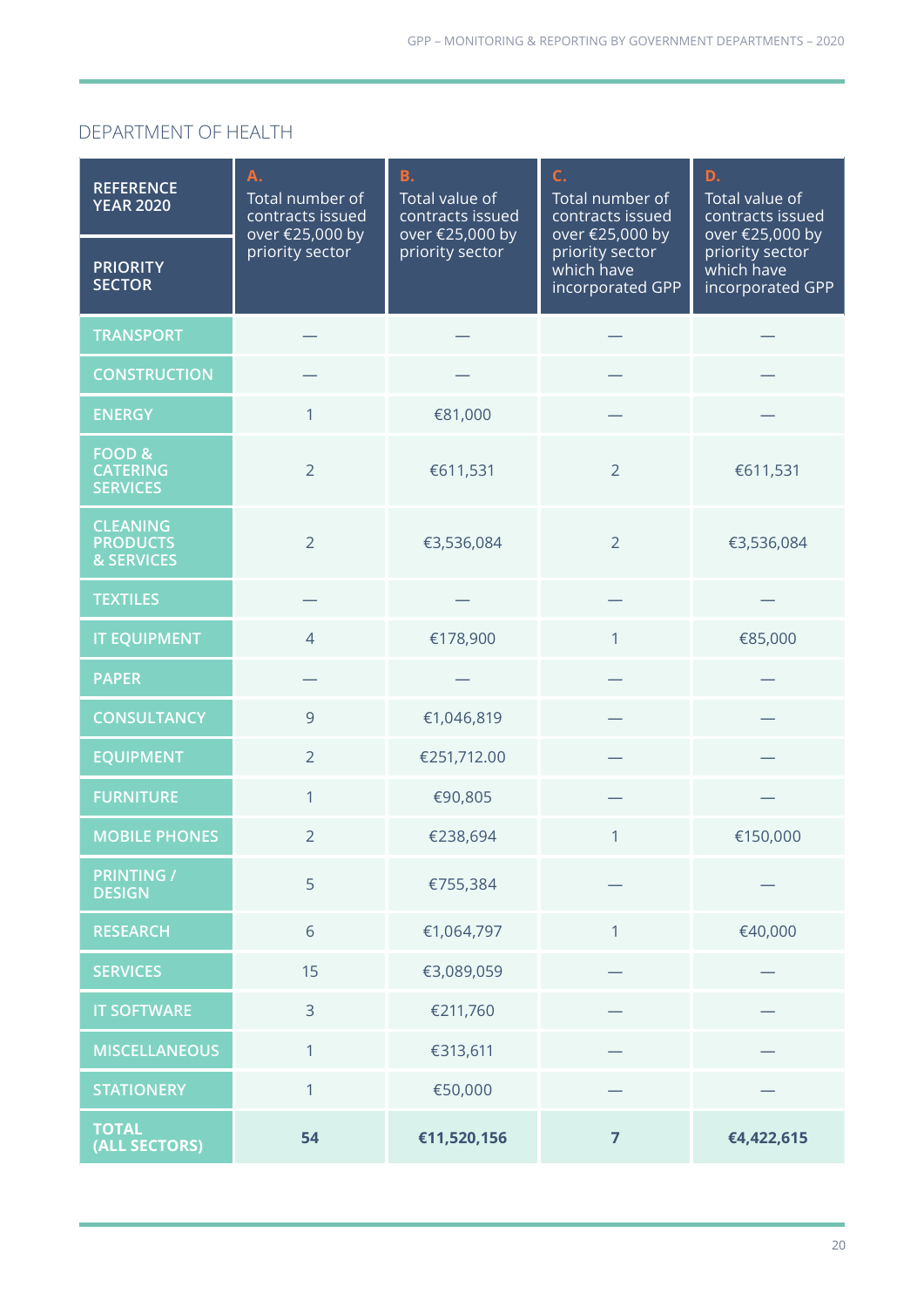#### DEPARTMENT OF HOUSING, LOCAL GOVERNMENT & HERITAGE

| <b>REFERENCE</b><br><b>YEAR 2020</b>                    | Α.<br>Total number of<br>contracts issued<br>over €25,000 by<br>priority sector                                                                                                                                                                                                                                         | C.<br><b>B.</b><br>Total value of<br>Total number of<br>contracts issued<br>contracts issued<br>over €25,000 by<br>over €25,000 by                                                                                                                 | D.<br>Total value of<br>contracts issued<br>over €25,000 by                                                                                                                                                                                                                                                                                                                                                                                                                               |                                                                        |
|---------------------------------------------------------|-------------------------------------------------------------------------------------------------------------------------------------------------------------------------------------------------------------------------------------------------------------------------------------------------------------------------|----------------------------------------------------------------------------------------------------------------------------------------------------------------------------------------------------------------------------------------------------|-------------------------------------------------------------------------------------------------------------------------------------------------------------------------------------------------------------------------------------------------------------------------------------------------------------------------------------------------------------------------------------------------------------------------------------------------------------------------------------------|------------------------------------------------------------------------|
| <b>PRIORITY</b><br><b>SECTOR</b>                        |                                                                                                                                                                                                                                                                                                                         | priority sector                                                                                                                                                                                                                                    | priority sector<br>which have<br>incorporated GPP                                                                                                                                                                                                                                                                                                                                                                                                                                         | priority sector<br>which have<br>incorporated GPP                      |
| <b>TRANSPORT</b>                                        | None                                                                                                                                                                                                                                                                                                                    | None                                                                                                                                                                                                                                               | <b>None</b>                                                                                                                                                                                                                                                                                                                                                                                                                                                                               | <b>None</b>                                                            |
| <b>CONSTRUCTION</b>                                     | N/A                                                                                                                                                                                                                                                                                                                     | N/A                                                                                                                                                                                                                                                | N/A                                                                                                                                                                                                                                                                                                                                                                                                                                                                                       | N/A                                                                    |
| <b>ENERGY</b>                                           | 2:<br>• UEL005<br>Dynamic<br>Purchasing<br>System<br>(DPS) for the<br>Provision of<br>Electricity<br>Supply to Public<br>Service Bodies<br>in Ireland.<br>• Mini<br>Competition<br>for Supply of<br><b>Natural Gas</b><br>to Central<br>Government,<br><b>Local Authority</b><br>and Security<br><b>Services Sector</b> | • Electricity<br>in 2020:<br>€225,530.92<br>VAT inclusive<br>(€198,705.67<br>VAT exclusive).<br><b>Direct</b><br>drawdown.<br>• Gas in 2020:<br>€82,851.25<br><b>VAT inclusive</b><br>(€73,001.49<br>VAT exclusive).<br><b>Direct</b><br>drawdown. | 1:<br>• UEL005<br>Dynamic<br>Purchasing<br>System<br>(DPS) for the<br>Provision of<br>Electricity<br>Supply to<br><b>Public Service</b><br>Bodies in<br>Ireland (all such<br>contracts must<br>meet annual<br>percentage<br>of renewable<br>electricity<br>targets set by<br>the National<br>Renewable<br><b>Energy Action</b><br>Plan. These<br>require the<br>procurement<br>of Public Sector<br>electricity from<br>a renewable<br>source of up to<br>37.3% (2019) &<br>42.5% (2020)). | €225,530.92<br><b>VAT inclusive</b><br>(€198,705.67<br>VAT exclusive). |
| <b>FOOD &amp;</b><br><b>CATERING</b><br><b>SERVICES</b> | None                                                                                                                                                                                                                                                                                                                    |                                                                                                                                                                                                                                                    | None                                                                                                                                                                                                                                                                                                                                                                                                                                                                                      |                                                                        |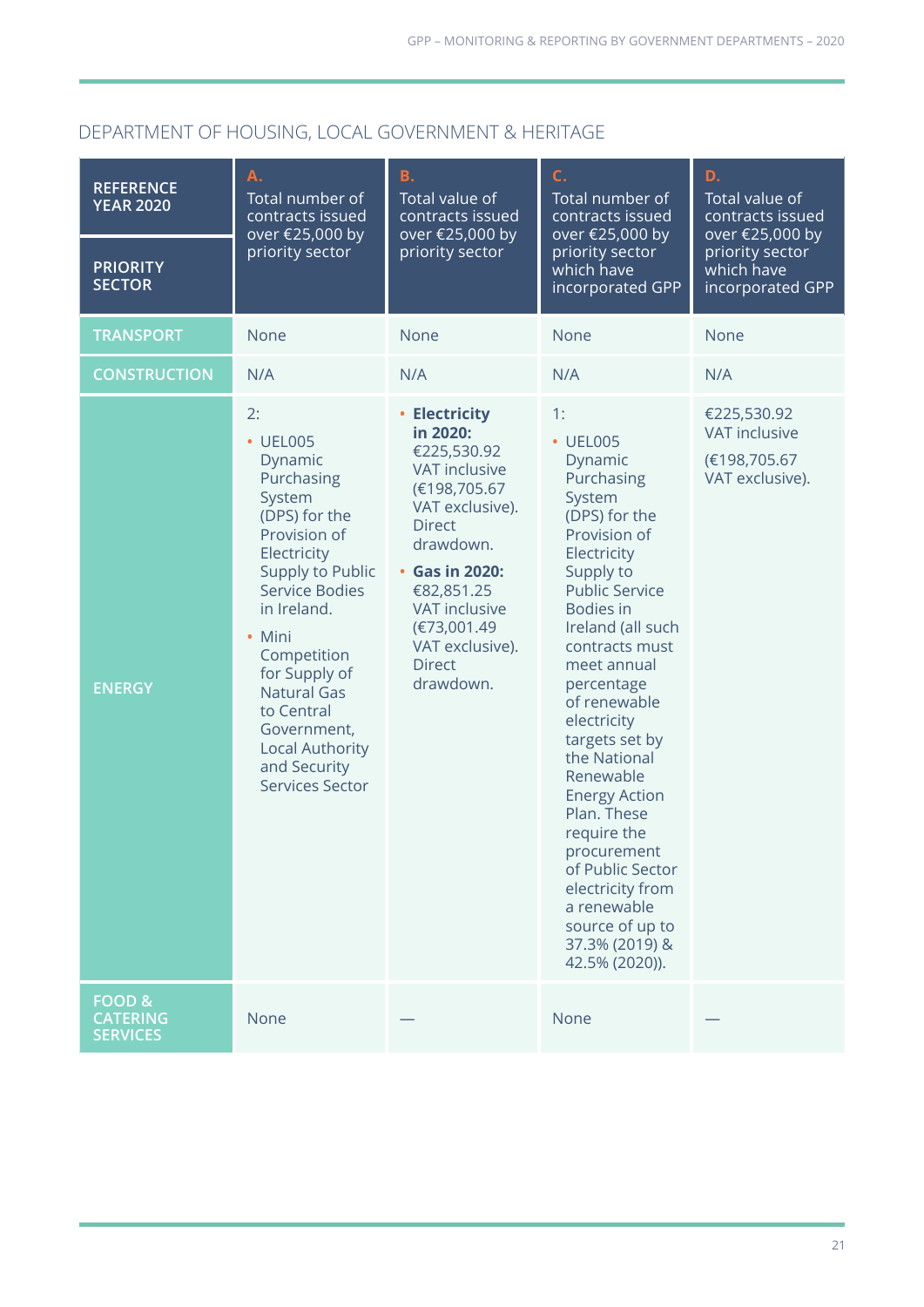| <b>REFERENCE</b><br><b>YEAR 2020</b>             | A.<br>Total number of<br>contracts issued<br>over €25,000 by<br>priority sector                                                                                                              | <b>B.</b><br>C.<br>Total number of<br>Total value of                                                                                                                                                                                                                                                    |                                                                                                                                                                                                                                                                                                                                                                                                                                                                                                                                                                                                                                                                                                                                                                                                                                        | D.<br>Total value of                                                                     |
|--------------------------------------------------|----------------------------------------------------------------------------------------------------------------------------------------------------------------------------------------------|---------------------------------------------------------------------------------------------------------------------------------------------------------------------------------------------------------------------------------------------------------------------------------------------------------|----------------------------------------------------------------------------------------------------------------------------------------------------------------------------------------------------------------------------------------------------------------------------------------------------------------------------------------------------------------------------------------------------------------------------------------------------------------------------------------------------------------------------------------------------------------------------------------------------------------------------------------------------------------------------------------------------------------------------------------------------------------------------------------------------------------------------------------|------------------------------------------------------------------------------------------|
| <b>PRIORITY</b><br><b>SECTOR</b>                 |                                                                                                                                                                                              | contracts issued<br>over €25,000 by<br>priority sector                                                                                                                                                                                                                                                  | contracts issued<br>over €25,000 by<br>priority sector<br>which have<br>incorporated GPP                                                                                                                                                                                                                                                                                                                                                                                                                                                                                                                                                                                                                                                                                                                                               | contracts issued<br>over €25,000 by<br>priority sector<br>which have<br>incorporated GPP |
| <b>CLEANING</b><br><b>PRODUCTS</b><br>& SERVICES | 2:<br>• Provision<br>of General<br>Cleaning<br>Services in the<br><b>Custom House</b><br>• Provision<br>of General<br>Cleaning<br>Services in<br>Glasnevin,<br>Wexford and<br><b>Ballina</b> | • Custom<br><b>House in 2020:</b><br>€124,474.63<br><b>VAT inclusive</b><br>(€109,669.24<br>VAT exclusive)<br>• Wexford and<br><b>Ballina in 2020</b><br>(excluding<br><b>Glasnevin</b><br>which is<br>under FMU<br>MÉ's remit):<br>€90,276.42<br><b>VAT inclusive</b><br>(€79,538.65 VAT<br>exclusive) | 2:<br>• Provision of<br><b>General Cleaning</b><br>Services in the<br><b>Custom House</b><br>(as per the<br>contractor's<br>response to<br>the SRFT, the<br>contractor 'will<br>carry out regular<br>tool box talks<br>with the onsite<br>cleaning team<br>to enhance<br>awareness<br>and promote<br>best practice<br>with regards<br>to efficient and<br>environmentally<br>friendly cleaning<br>practices. [The<br>contractor]<br>delivers on-<br>site training on<br>COSHH and<br>the correct and<br>environmental<br>use of cleaning<br>products.' The<br>contractor<br>also has the<br><b>ISO 14001</b><br>accreditation).<br>• Provision of<br><b>General Cleaning</b><br>Services in<br>Glasnevin,<br>Wexford and<br>Ballina (p. 25<br>of the services<br>contract has a<br>section devoted<br>to environmental<br>management). | €214,751.05<br>VAT inclusive<br>(€189,252.84<br>VAT exclusive)                           |
| <b>TEXTILES</b>                                  | None                                                                                                                                                                                         |                                                                                                                                                                                                                                                                                                         | None                                                                                                                                                                                                                                                                                                                                                                                                                                                                                                                                                                                                                                                                                                                                                                                                                                   |                                                                                          |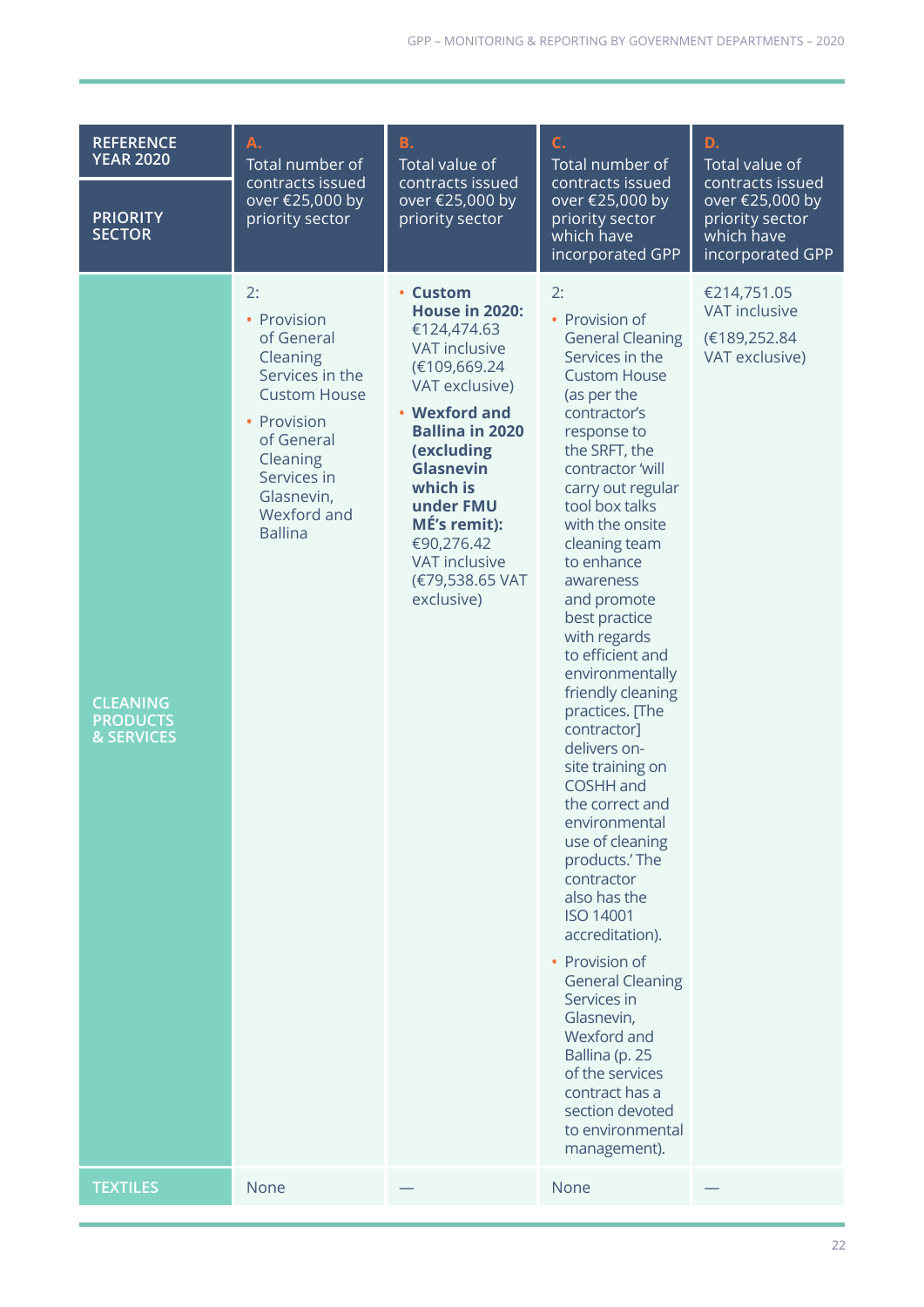| <b>REFERENCE</b><br><b>YEAR 2020</b>    | А.<br>Total number of<br>contracts issued<br>over €25,000 by | В.<br>Total value of<br>contracts issued<br>over €25,000 by                   | C.<br>Total number of<br>contracts issued<br>over €25,000 by | D.<br>Total value of<br>contracts issued<br>over €25,000 by            |
|-----------------------------------------|--------------------------------------------------------------|-------------------------------------------------------------------------------|--------------------------------------------------------------|------------------------------------------------------------------------|
| <b>PRIORITY</b><br><b>SECTOR</b>        | priority sector                                              | priority sector                                                               | priority sector<br>which have<br>incorporated GPP            | priority sector<br>which have<br>incorporated GPP                      |
| <b>IT EQUIPMENT</b>                     | N/A                                                          | N/A                                                                           | N/A                                                          | N/A                                                                    |
| <b>PAPER</b>                            | <b>None</b>                                                  |                                                                               | None                                                         |                                                                        |
| <b>OTHER (PLEASE</b><br><b>SPECIFY)</b> | <b>None</b>                                                  |                                                                               | <b>None</b>                                                  |                                                                        |
| <b>TOTAL</b><br>(ALL SECTORS)           | $\boldsymbol{4}$                                             | €523,133.22<br><b>VAT inclusive</b><br>(€460,915.05<br><b>VAT exclusive).</b> | $\overline{\mathbf{3}}$                                      | €440,281.97<br><b>VAT inclusive</b><br>(€387,913.56<br>VAT exclusive). |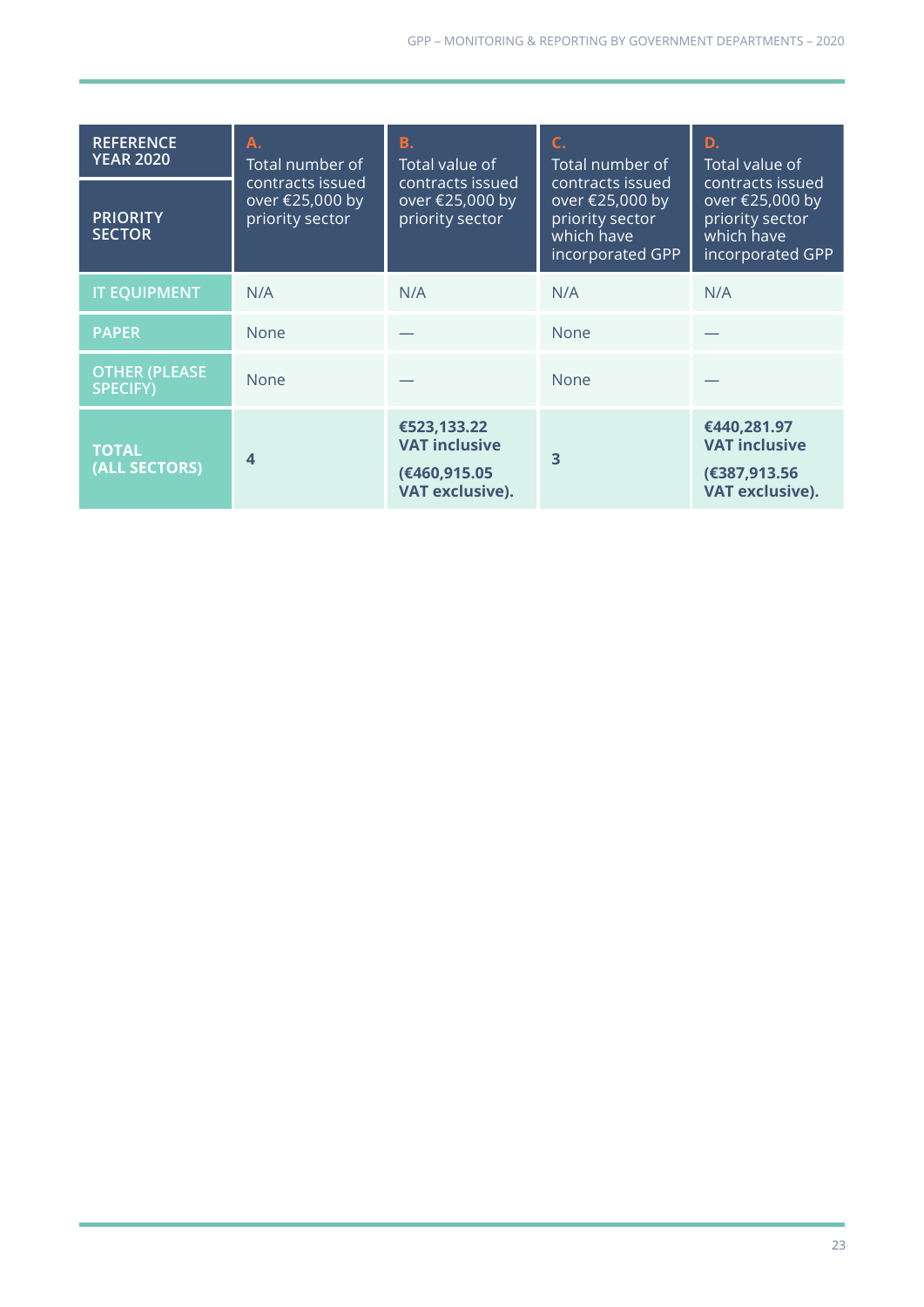#### DEPARTMENT OF JUSTICE

| <b>REFERENCE</b><br><b>YEAR 2020</b>             | A.<br>Total number of<br>contracts issued<br>over €25,000 by<br>priority sector | <b>B.</b><br>Total value of<br>contracts issued<br>over €25,000 by | C.<br>Total number of<br>contracts issued<br>over €25,000 by | D.<br>Total value of<br>contracts issued<br>over €25,000 by |
|--------------------------------------------------|---------------------------------------------------------------------------------|--------------------------------------------------------------------|--------------------------------------------------------------|-------------------------------------------------------------|
| <b>PRIORITY SECTOR</b>                           |                                                                                 | priority sector                                                    | priority sector<br>which have<br>incorporated<br>GPP         | priority sector<br>which have<br>incorporated<br><b>GPP</b> |
| <b>TRANSPORT</b>                                 | 3                                                                               | Not recorded                                                       | $\overline{0}$                                               | $\Omega$                                                    |
| <b>OFFICE PREMISES</b><br><b>EXPS</b>            | $\overline{2}$                                                                  | Not recorded                                                       | $\Omega$                                                     | $\overline{0}$                                              |
| <b>CLEANING</b><br><b>PRODUCTS</b><br>& SERVICES | $\overline{2}$                                                                  | Not recorded                                                       | $\Omega$                                                     | $\overline{0}$                                              |
| <b>LAB EQUIPMENT</b>                             | 19                                                                              | Not recorded                                                       | $\overline{0}$                                               | $\Omega$                                                    |
| IT                                               | 19                                                                              | Not recorded                                                       | $\overline{0}$                                               | $\overline{0}$                                              |
| <b>ACCOMMODATION</b>                             | $\overline{2}$                                                                  | Not recorded                                                       | $\Omega$                                                     | $\overline{0}$                                              |
| <b>ASYLUM SEEKER</b><br><b>ACCOMMODATION</b>     | $\overline{2}$                                                                  | Not recorded                                                       | $\Omega$                                                     | $\overline{0}$                                              |
| <b>PROFESSIONAL</b><br><b>SERVICES</b>           | 9                                                                               | Not recorded                                                       | $\overline{0}$                                               | $\overline{0}$                                              |
| <b>TOTAL</b><br>(ALL SECTORS)                    | 58                                                                              | <b>Not recorded</b>                                                | $\Omega$                                                     | $\bf{0}$                                                    |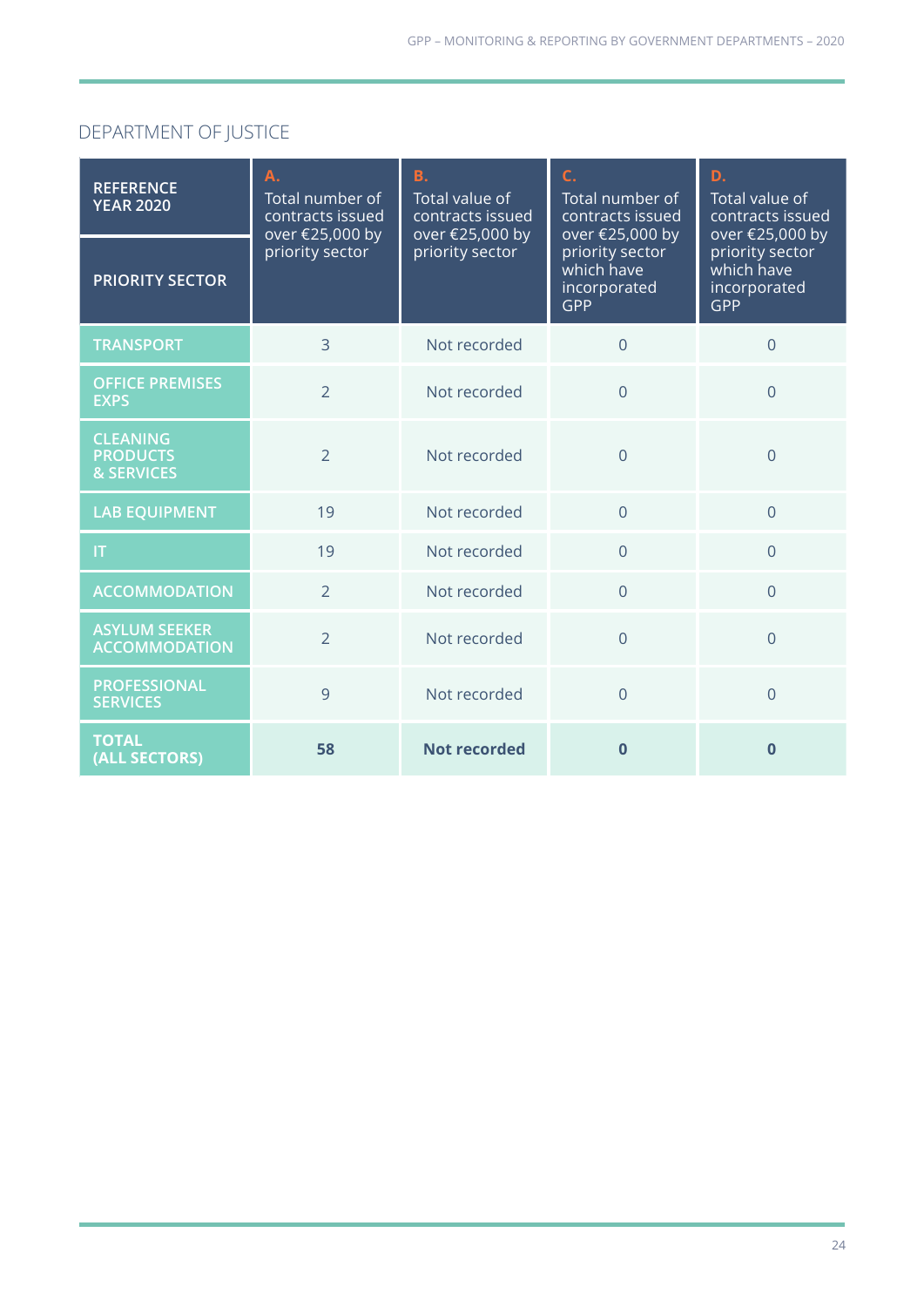#### DEPARTMENT OF PUBLIC EXPENDITURE AND REFORM

| <b>REFERENCE</b><br><b>YEAR 2020</b>                                     | A.<br>Total number of<br>contracts issued<br>over €25,000 by<br>priority sector | C.<br><b>B.</b><br>Total value of<br>contracts issued<br>over €25,000 by<br>priority sector | Total number of<br>contracts issued<br>over €25,000 by | D.<br>Total value of<br>contracts issued<br>over €25,000 by |
|--------------------------------------------------------------------------|---------------------------------------------------------------------------------|---------------------------------------------------------------------------------------------|--------------------------------------------------------|-------------------------------------------------------------|
| <b>PRIORITY</b><br><b>SECTOR</b>                                         |                                                                                 |                                                                                             | priority sector<br>which have<br>incorporated GPP      | priority sector<br>which have<br>incorporated GPP           |
| <b>TRANSPORT</b>                                                         |                                                                                 |                                                                                             |                                                        |                                                             |
| <b>CONSTRUCTION</b>                                                      |                                                                                 |                                                                                             |                                                        |                                                             |
| <b>ENERGY</b>                                                            |                                                                                 |                                                                                             |                                                        |                                                             |
| <b>FOOD &amp;</b><br><b>CATERING</b><br><b>SERVICES</b>                  |                                                                                 |                                                                                             |                                                        |                                                             |
| <b>CLEANING</b><br><b>PRODUCTS</b><br>& SERVICES                         |                                                                                 |                                                                                             |                                                        |                                                             |
| <b>TEXTILES</b>                                                          |                                                                                 |                                                                                             |                                                        |                                                             |
| <b>IT EQUIPMENT</b>                                                      |                                                                                 |                                                                                             |                                                        |                                                             |
| <b>PAPER</b>                                                             |                                                                                 |                                                                                             |                                                        |                                                             |
| <b>OTHER</b><br>(CONSULTANCY,<br><b>ADVISORY AND</b><br><b>TRAINING)</b> | 6                                                                               | 1,220,000                                                                                   | $\overline{0}$                                         | $\overline{0}$                                              |
| <b>OTHER</b><br><b>(SOFTWARE</b><br><b>LICENCES</b> )                    | $\mathbf{1}$                                                                    | 127,000                                                                                     | $\overline{0}$                                         | $\overline{0}$                                              |
| <b>TOTAL</b><br>(ALL SECTORS)                                            | $\overline{7}$                                                                  | 1,347,000                                                                                   | $\bf{0}$                                               | $\bf{0}$                                                    |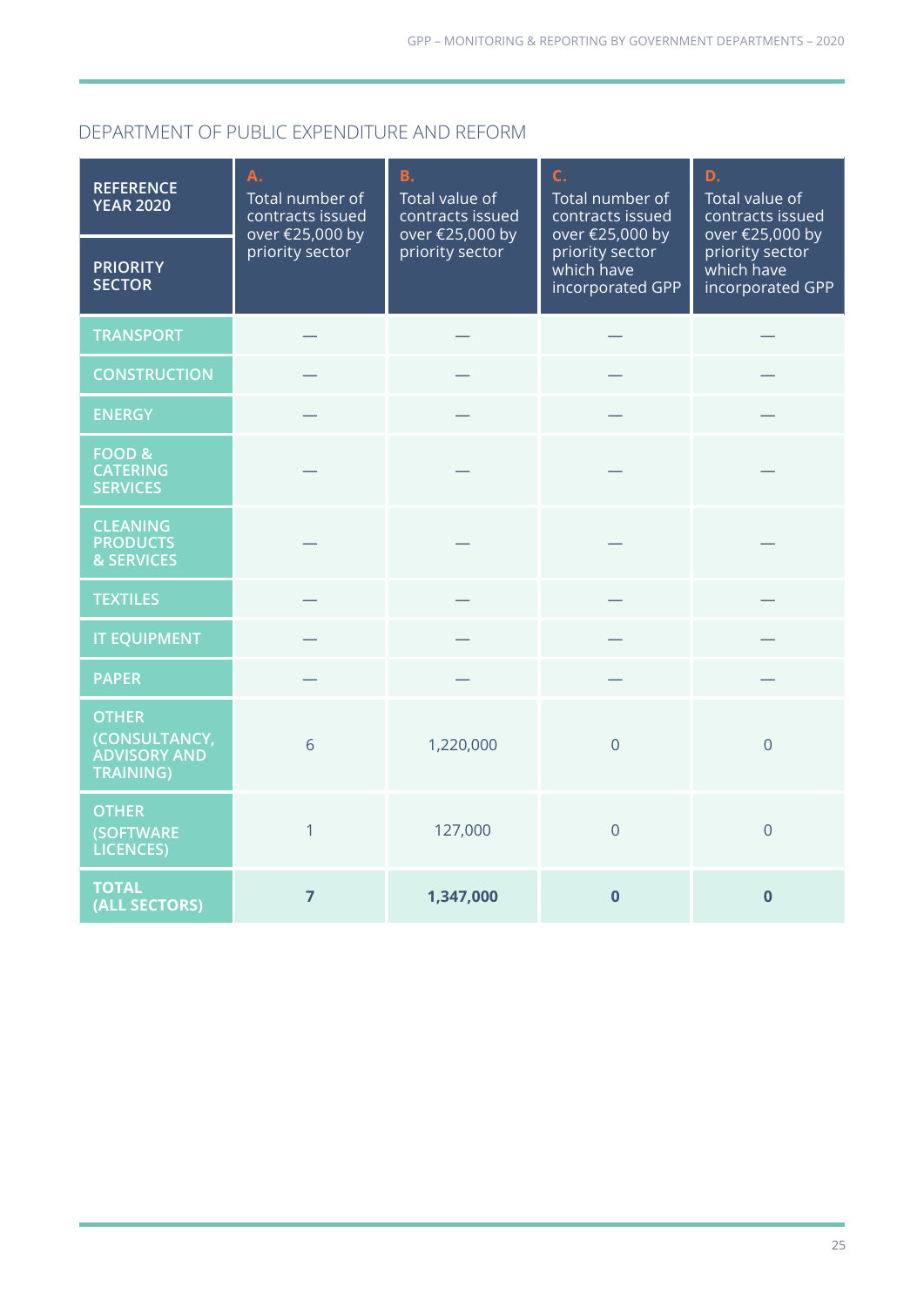#### DEPARTMENT OF RURAL AND COMMUNITY DEVELOPMENT

| <b>REFERENCE</b><br><b>YEAR 2020</b>                    | Α.<br>Total number of<br>contracts issued<br>over €25,000 by<br>priority sector | <b>B.</b><br>Total value of<br>contracts issued<br>over €25,000 by<br>priority sector | C.<br>Total number of<br>contracts issued<br>over €25,000 by | D.<br>Total value of<br>contracts issued<br>over €25,000 by<br>priority sector<br>which have<br>incorporated GPP |
|---------------------------------------------------------|---------------------------------------------------------------------------------|---------------------------------------------------------------------------------------|--------------------------------------------------------------|------------------------------------------------------------------------------------------------------------------|
| <b>PRIORITY</b><br><b>SECTOR</b>                        |                                                                                 |                                                                                       | priority sector<br>which have<br>incorporated GPP            |                                                                                                                  |
| <b>TRANSPORT</b>                                        | N/A                                                                             | N/A                                                                                   | N/A                                                          | N/A                                                                                                              |
| <b>CONSTRUCTION</b>                                     | N/A                                                                             | N/A                                                                                   | N/A                                                          | N/A                                                                                                              |
| <b>ENERGY</b>                                           | N/A                                                                             | N/A                                                                                   | N/A                                                          | N/A                                                                                                              |
| <b>FOOD &amp;</b><br><b>CATERING</b><br><b>SERVICES</b> | N/A                                                                             | N/A                                                                                   | N/A                                                          | N/A                                                                                                              |
| <b>CLEANING</b><br><b>PRODUCTS</b><br>& SERVICES        | N/A                                                                             | N/A                                                                                   | N/A                                                          | N/A                                                                                                              |
| <b>TEXTILES</b>                                         | N/A                                                                             | N/A                                                                                   | N/A                                                          | N/A                                                                                                              |
| <b>IT EQUIPMENT</b>                                     | N/A                                                                             | N/A                                                                                   | N/A                                                          | N/A                                                                                                              |
| <b>PAPER</b>                                            | N/A                                                                             | N/A                                                                                   | N/A                                                          | N/A                                                                                                              |
| <b>OTHER</b><br>(PLEASE SPECIFY)                        | N/A                                                                             | N/A                                                                                   | N/A                                                          | N/A                                                                                                              |
| <b>TOTAL</b><br>(ALL SECTORS)                           | N/A                                                                             | N/A                                                                                   | N/A                                                          | N/A                                                                                                              |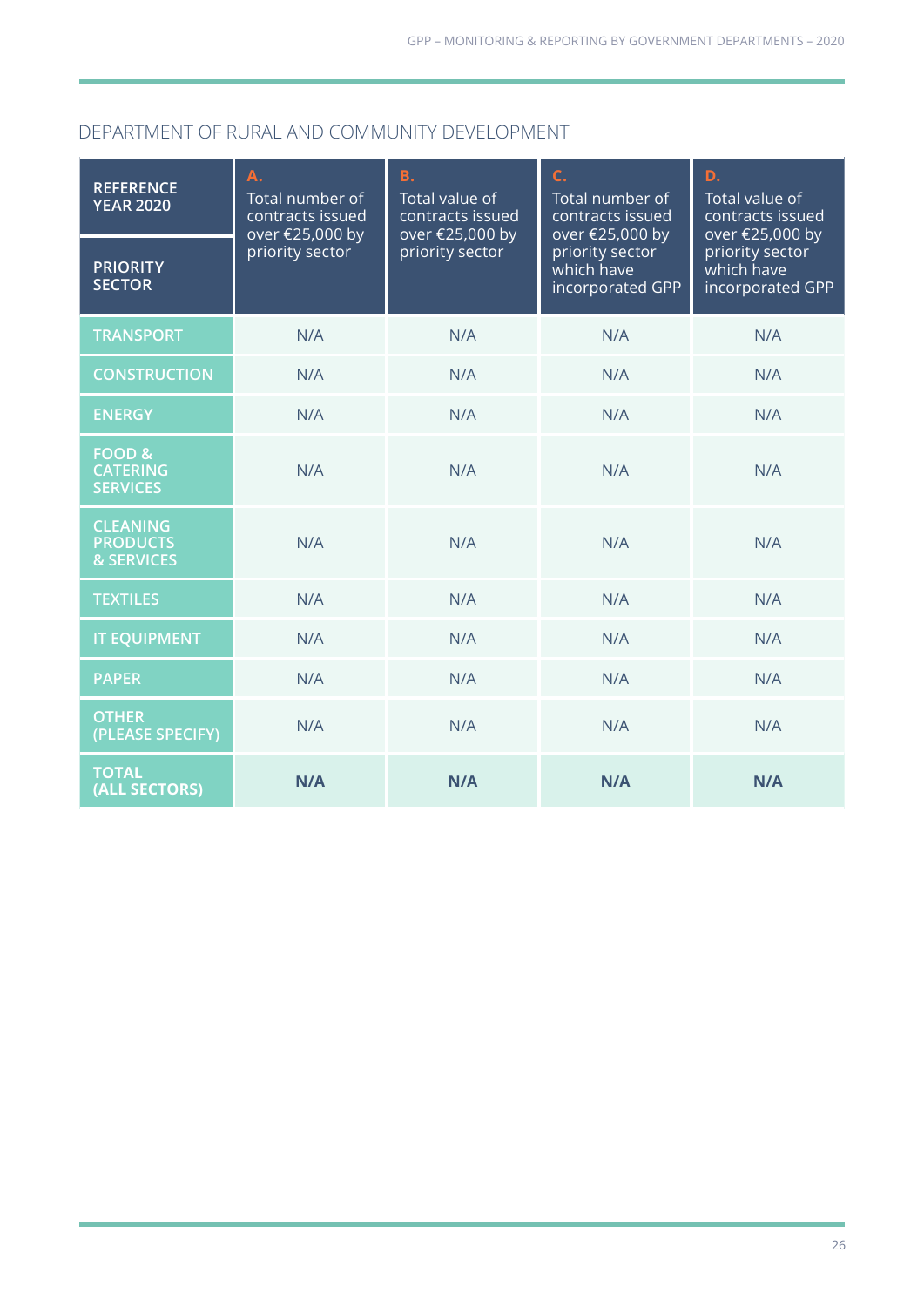#### DEPARTMENT OF SOCIAL PROTECTION

| <b>REFERENCE</b><br><b>YEAR 2020</b>                    | Α.<br>Total number of<br>contracts issued<br>over €25,000 by<br>priority sector | <b>B.</b><br>Total value of<br>contracts issued<br>over €25,000 by | C.<br>Total number of<br>contracts issued<br>over €25,000 by | D.<br>Total value of<br>contracts issued<br>over €25,000 by |
|---------------------------------------------------------|---------------------------------------------------------------------------------|--------------------------------------------------------------------|--------------------------------------------------------------|-------------------------------------------------------------|
| <b>PRIORITY</b><br><b>SECTOR</b>                        |                                                                                 | priority sector                                                    | priority sector<br>which have<br>incorporated GPP            | priority sector<br>which have<br>incorporated GPP           |
| <b>TRANSPORT</b>                                        | $\overline{0}$                                                                  | $\overline{0}$                                                     |                                                              |                                                             |
| <b>CONSTRUCTION</b>                                     | $\overline{0}$                                                                  | $\mathsf{O}\xspace$                                                |                                                              |                                                             |
| <b>ENERGY</b>                                           | 1                                                                               | €982,378                                                           | (drawdown from<br><b>OGP Framework)</b>                      | €982,378                                                    |
| <b>FOOD &amp;</b><br><b>CATERING</b><br><b>SERVICES</b> | $\overline{0}$                                                                  | $\overline{0}$                                                     |                                                              |                                                             |
| <b>CLEANING</b><br><b>PRODUCTS</b><br>& SERVICES        | $8\,$<br>5 (PPE<br>Equipment)                                                   | €2,904,119                                                         | $\overline{3}$                                               | €2,269,000                                                  |
| <b>TEXTILES</b>                                         | 1                                                                               | €60,000                                                            | (drawdown from<br>OGP Framework)                             | €60,000                                                     |
| <b>IT EQUIPMENT</b>                                     | 15                                                                              | €5,200,381                                                         | 15                                                           | €5,200,381                                                  |
| <b>PAPER</b>                                            | $\mathbf{1}$                                                                    | €366,000                                                           | $\mathbf{1}$                                                 | €366,000                                                    |
| <b>OTHER</b><br>(PLEASE SPECIFY)                        | $\mathbf{1}$                                                                    | €2,200,000                                                         | $\mathbf{1}$                                                 | €2,200,000                                                  |
| IT<br><b>CONSUMABLES</b>                                | $\overline{4}$                                                                  | €252,202                                                           |                                                              |                                                             |
| <b>MEDIA</b>                                            | $\overline{2}$                                                                  | €1,530,000                                                         |                                                              |                                                             |
| IT<br><b>PROFESSIONAL</b><br><b>SERVICES</b>            | 9                                                                               | €8,145,037                                                         |                                                              |                                                             |
| <b>PROFESSIONAL</b><br><b>SERVICES</b>                  | 21                                                                              | €21,143,464                                                        |                                                              |                                                             |
| <b>WHITE GOODS</b>                                      | $\overline{2}$                                                                  | €175,000                                                           | $\mathbf{1}$                                                 | €130,000                                                    |
| <b>STATIONERY/</b><br><b>FACILITIES</b>                 | $\overline{3}$                                                                  | €927,000                                                           | $\overline{3}$                                               | €927,000                                                    |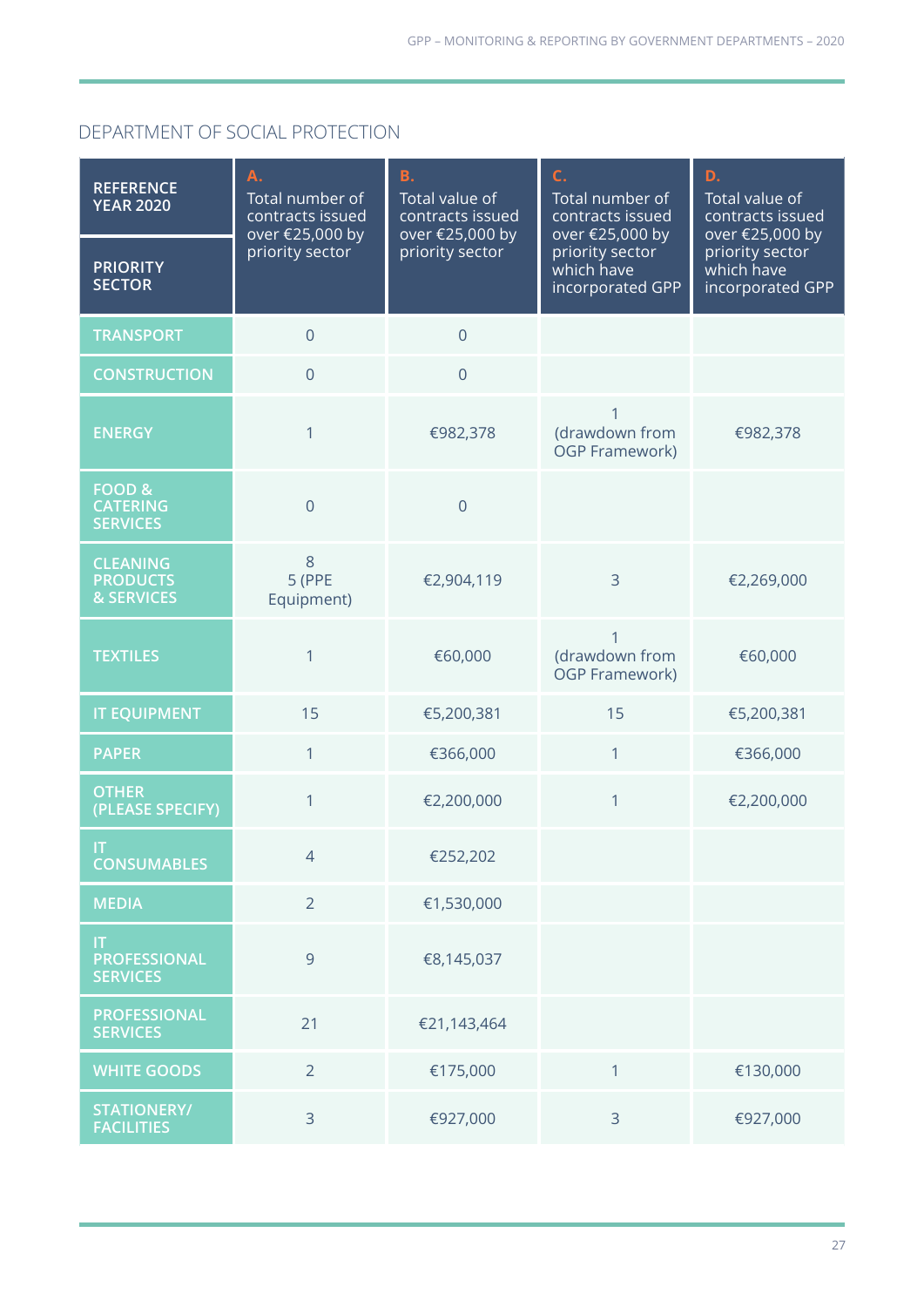| <b>REFERENCE</b><br><b>YEAR 2020</b>                                                                                                                                                       | Α.<br>Total number of<br>contracts issued<br>over €25,000 by<br>priority sector | C.<br><b>B.</b><br>Total value of<br>contracts issued<br>contracts issued<br>over €25,000 by<br>priority sector | Total number of                                                      | D.<br>Total value of<br>contracts issued<br>over €25,000 by<br>priority sector<br>which have<br>incorporated GPP |
|--------------------------------------------------------------------------------------------------------------------------------------------------------------------------------------------|---------------------------------------------------------------------------------|-----------------------------------------------------------------------------------------------------------------|----------------------------------------------------------------------|------------------------------------------------------------------------------------------------------------------|
| <b>PRIORITY</b><br><b>SECTOR</b>                                                                                                                                                           |                                                                                 |                                                                                                                 | over €25,000 by<br>priority sector<br>which have<br>incorporated GPP |                                                                                                                  |
| <b>PROVISION OF</b><br><b>CASH PAYMENT</b><br><b>SERVICES</b>                                                                                                                              | 1                                                                               | €101,072,000                                                                                                    |                                                                      |                                                                                                                  |
| <b>LICENSING</b>                                                                                                                                                                           | $\overline{3}$                                                                  | €359,338                                                                                                        | Not Applicable                                                       |                                                                                                                  |
| <b>SOFTWARE</b>                                                                                                                                                                            | $\overline{2}$                                                                  | €299, 911                                                                                                       | Not Applicable                                                       |                                                                                                                  |
| eGOV PROJECTS<br>- VARIOUS<br><b>PROJECTS</b><br><b>TO DEVELOP</b><br><b>AND SUPPORT</b><br><b>ONLINE</b><br><b>SERVICES</b><br><b>FOR THE</b><br><b>DEPARTMENT'S</b><br><b>CUSTOMERS.</b> | 6                                                                               | €3,983,800                                                                                                      | 5                                                                    | €3,766,000                                                                                                       |
| <b>TOTAL</b><br>(ALL SECTORS)                                                                                                                                                              | 80                                                                              | €149,300,719                                                                                                    |                                                                      | €15,900,759                                                                                                      |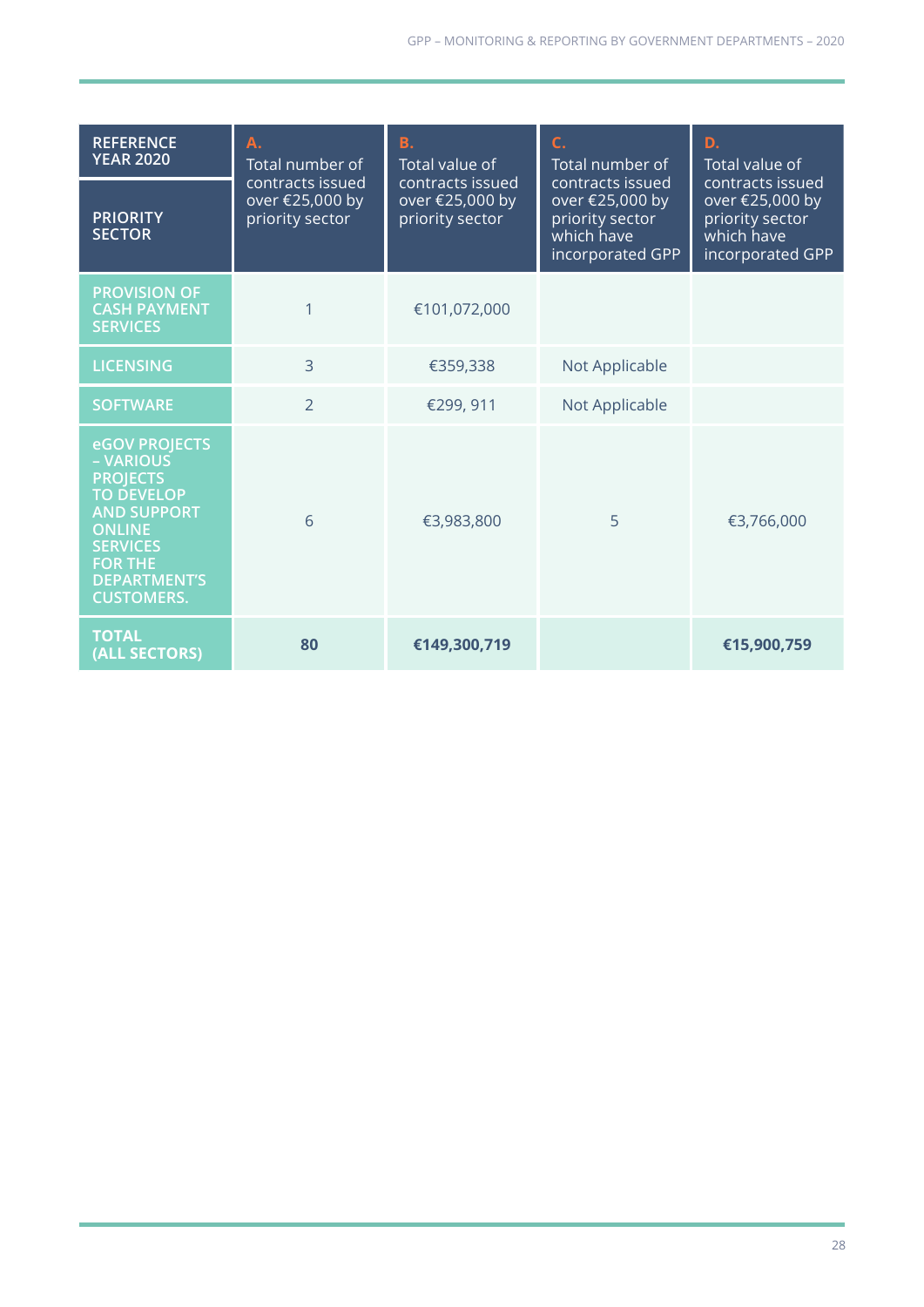#### DEPARTMENT OF THE TAOISEACH

| <b>REFERENCE</b><br><b>YEAR 2020</b>                    | Α.<br>Total number of<br>contracts issued<br>over €25,000 by | <b>B.</b><br>Total value of<br>contracts issued<br>over €25,000 by | C.<br>Total number of<br>contracts issued<br>over €25,000 by | D.<br>Total value of<br>contracts issued<br>over €25,000 by |  |
|---------------------------------------------------------|--------------------------------------------------------------|--------------------------------------------------------------------|--------------------------------------------------------------|-------------------------------------------------------------|--|
| <b>PRIORITY</b><br><b>SECTOR</b>                        | priority sector                                              | priority sector                                                    | priority sector<br>which have<br>incorporated GPP            | priority sector<br>which have<br>incorporated GPP           |  |
| <b>TRANSPORT</b>                                        |                                                              |                                                                    |                                                              |                                                             |  |
| <b>CONSTRUCTION</b>                                     |                                                              |                                                                    |                                                              |                                                             |  |
| <b>ENERGY</b>                                           |                                                              |                                                                    |                                                              |                                                             |  |
| <b>FOOD &amp;</b><br><b>CATERING</b><br><b>SERVICES</b> |                                                              |                                                                    |                                                              |                                                             |  |
| <b>CLEANING</b><br><b>PRODUCTS</b><br>& SERVICES        |                                                              |                                                                    |                                                              |                                                             |  |
| <b>TEXTILES</b>                                         |                                                              |                                                                    |                                                              |                                                             |  |
| <b>IT EQUIPMENT</b>                                     |                                                              |                                                                    |                                                              |                                                             |  |
| <b>PAPER</b>                                            |                                                              |                                                                    |                                                              |                                                             |  |
| <b>PROFESSIONAL</b><br><b>SERVICES</b>                  | 1                                                            | €135,500                                                           | Nil                                                          | Nil                                                         |  |
| <b>TOTAL</b><br>(ALL SECTORS)                           | 1                                                            | €135,500                                                           | <b>Nil</b>                                                   | <b>Nil</b>                                                  |  |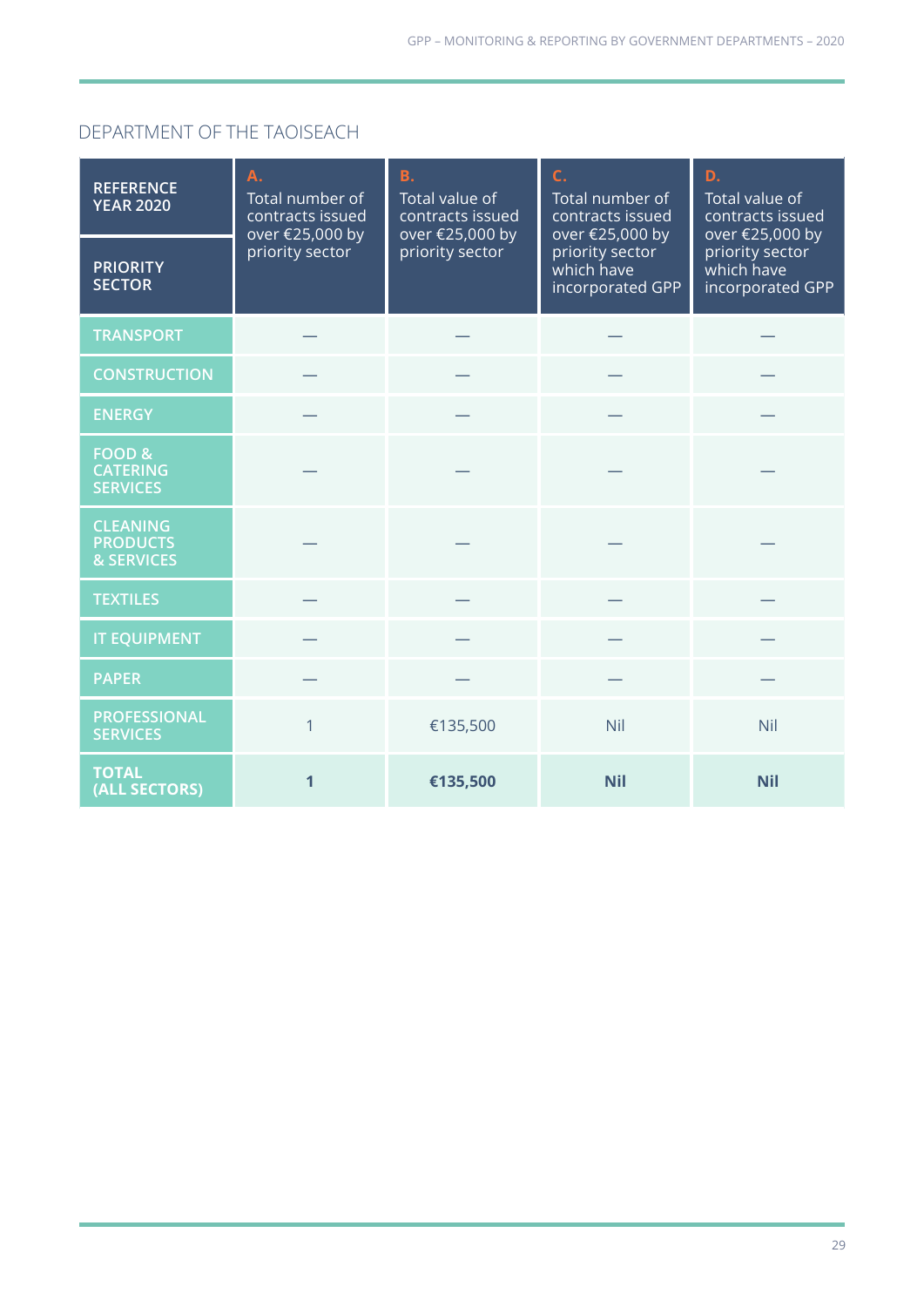#### DEPARTMENT OF TOURISM, CULTURE, ARTS, GAELTACHT, SPORT AND MEDIA

| <b>REFERENCE</b><br><b>YEAR 2020</b>                    | A.<br>Total number of<br>contracts issued<br>over €25,000 by | <b>B.</b><br>Total value of<br>contracts issued<br>over €25,000 by | C.<br>Total number of<br>contracts issued<br>over €25,000 by | D.<br>Total value of<br>contracts issued<br>over €25,000 by<br>priority sector<br>which have<br>incorporated GPP |
|---------------------------------------------------------|--------------------------------------------------------------|--------------------------------------------------------------------|--------------------------------------------------------------|------------------------------------------------------------------------------------------------------------------|
| <b>PRIORITY</b><br><b>SECTOR</b>                        | priority sector                                              | priority sector                                                    | priority sector<br>which have<br>incorporated GPP            |                                                                                                                  |
| <b>TRANSPORT</b>                                        |                                                              |                                                                    |                                                              |                                                                                                                  |
| <b>CONSTRUCTION</b>                                     |                                                              |                                                                    |                                                              |                                                                                                                  |
| <b>ENERGY</b>                                           |                                                              |                                                                    |                                                              |                                                                                                                  |
| <b>FOOD &amp;</b><br><b>CATERING</b><br><b>SERVICES</b> |                                                              |                                                                    |                                                              |                                                                                                                  |
| <b>CLEANING</b><br><b>PRODUCTS</b><br>& SERVICES        |                                                              |                                                                    |                                                              |                                                                                                                  |
| <b>TEXTILES</b>                                         |                                                              |                                                                    |                                                              |                                                                                                                  |
| <b>IT EQUIPMENT</b>                                     | 10                                                           | €636,769.46<br>(€519,778.69<br>ex-VAT)                             | 5                                                            | €373,716.69<br>(€305,914.65<br>ex-VAT)                                                                           |
| <b>PAPER</b>                                            |                                                              |                                                                    |                                                              |                                                                                                                  |
| <b>OTHER</b><br>(PLEASE SPECIFY)                        |                                                              |                                                                    |                                                              |                                                                                                                  |
| <b>TOTAL</b><br>(ALL SECTORS)                           | 10                                                           | €636,769.46                                                        | 5                                                            | €373,716.69                                                                                                      |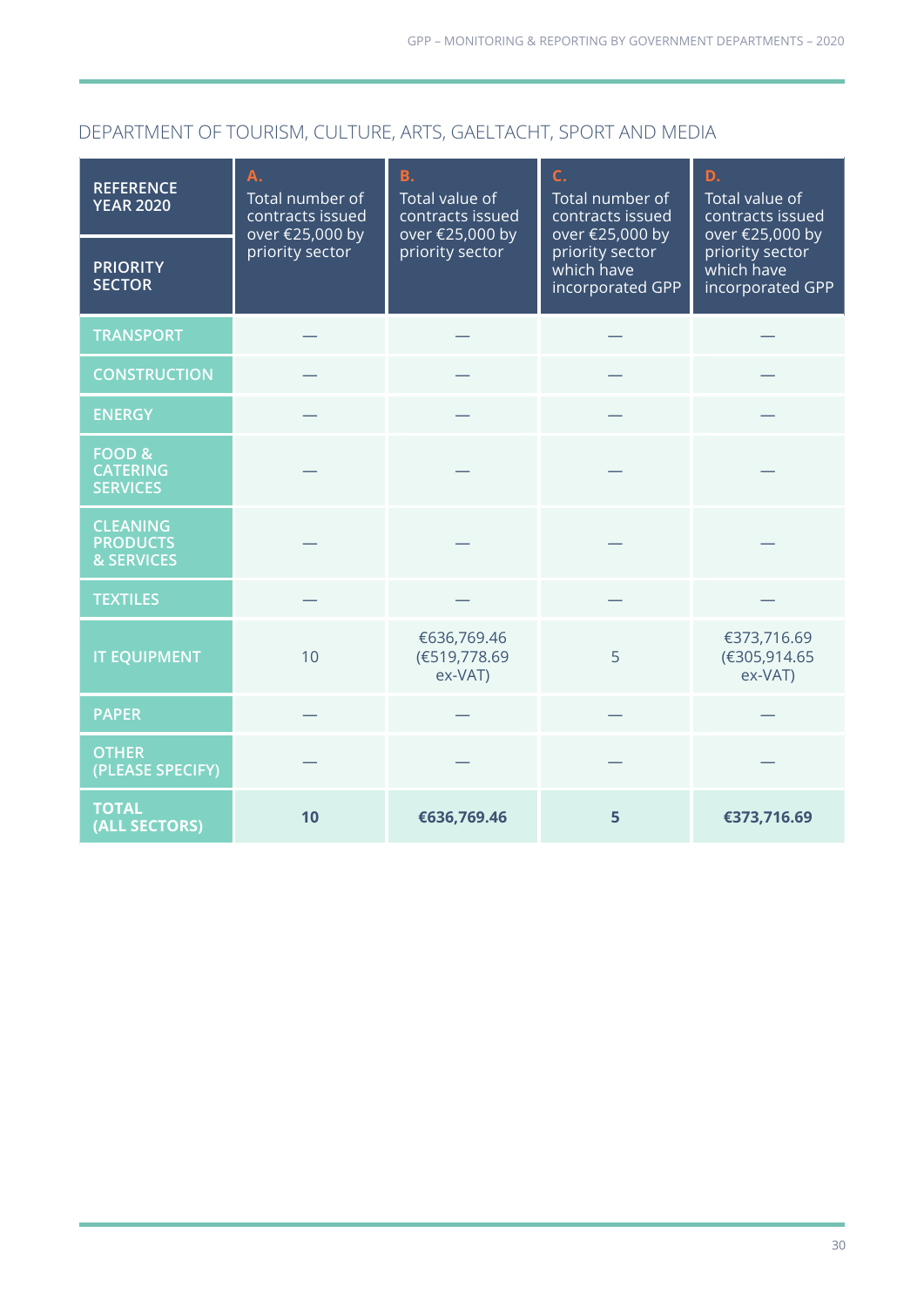#### DEPARTMENT OF TRANSPORT

| <b>REFERENCE</b><br><b>YEAR 2020</b>                    | A.<br>Total number of<br>contracts issued<br>over €25,000 by | <b>B.</b><br>Total value of<br>contracts issued<br>over €25,000 by | C.<br>Total number of<br>contracts issued<br>over €25,000 by | D.<br>Total value of<br>contracts issued<br>over €25,000 by<br>priority sector<br>which have<br>incorporated GPP |
|---------------------------------------------------------|--------------------------------------------------------------|--------------------------------------------------------------------|--------------------------------------------------------------|------------------------------------------------------------------------------------------------------------------|
| <b>PRIORITY</b><br><b>SECTOR</b>                        | priority sector                                              | priority sector                                                    | priority sector<br>which have<br>incorporated GPP            |                                                                                                                  |
| <b>TRANSPORT</b>                                        | $\overline{2}$                                               | €479,334<br>$(ex-VAT)$                                             | $\overline{2}$                                               | €479,334<br>$(ex-VAT)$                                                                                           |
| <b>CONSTRUCTION</b>                                     | N/A                                                          | N/A                                                                | N/A                                                          | N/A                                                                                                              |
| <b>ENERGY</b>                                           | N/A                                                          | N/A                                                                | N/A                                                          | N/A                                                                                                              |
| <b>FOOD &amp;</b><br><b>CATERING</b><br><b>SERVICES</b> | N/A                                                          | N/A                                                                | N/A                                                          | N/A                                                                                                              |
| <b>CLEANING</b><br><b>PRODUCTS</b><br>& SERVICES        | N/A                                                          | N/A                                                                | N/A                                                          | N/A                                                                                                              |
| <b>TEXTILES</b>                                         | N/A                                                          | N/A                                                                | N/A                                                          | N/A                                                                                                              |
| <b>IT EQUIPMENT</b>                                     | N/A                                                          | N/A                                                                | N/A                                                          | N/A                                                                                                              |
| <b>PAPER</b>                                            | N/A                                                          | N/A                                                                | N/A                                                          | N/A                                                                                                              |
| <b>OTHER</b><br>(PLEASE SPECIFY)                        | N/A                                                          | N/A                                                                | N/A                                                          | N/A                                                                                                              |
| <b>TOTAL</b><br>(ALL SECTORS)                           | $\overline{2}$                                               | €479,334<br>(ex-VAT)                                               | $\overline{2}$                                               | €479,334<br>(ex-VAT)                                                                                             |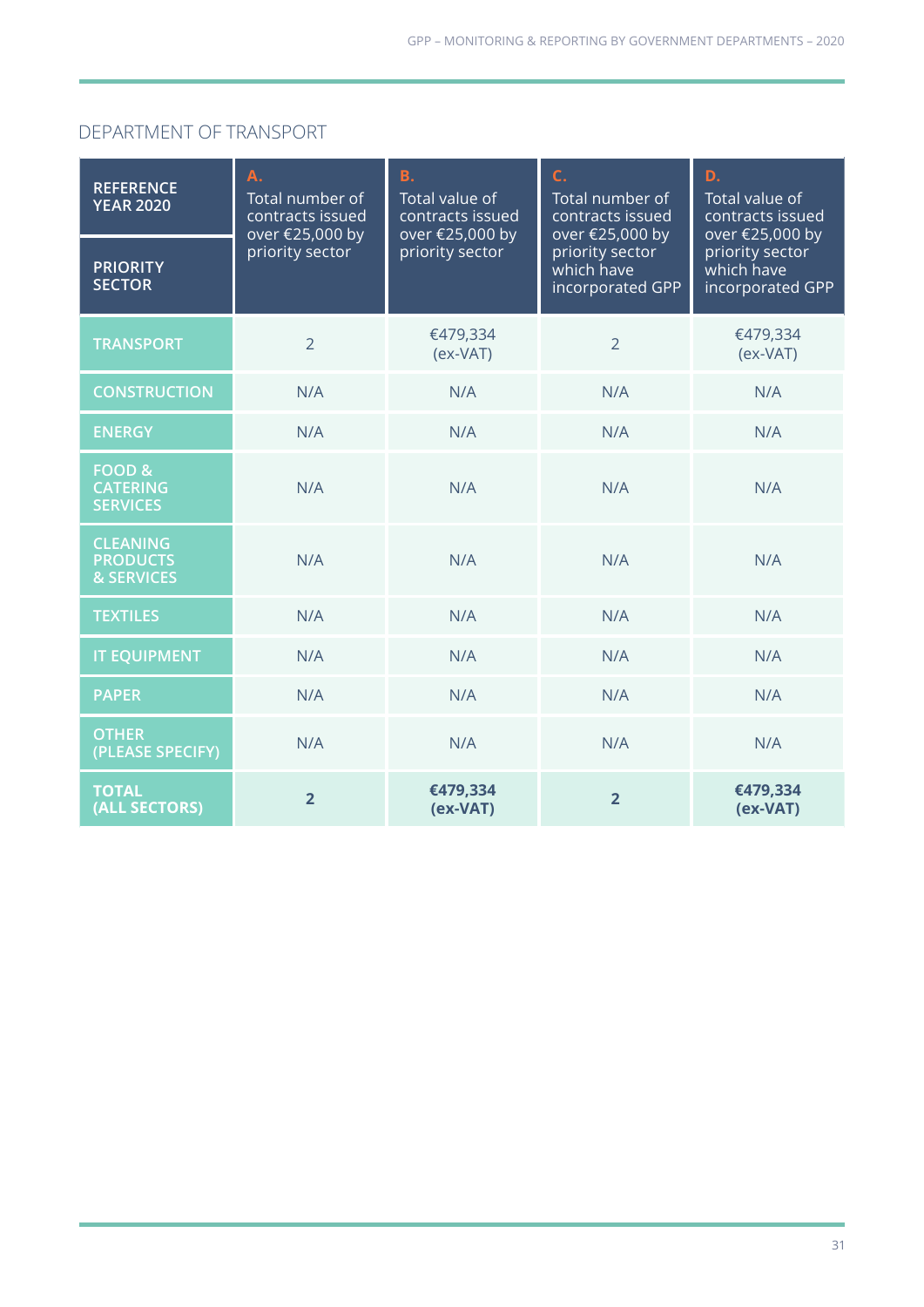#### <span id="page-34-0"></span>**APPENDIX 4** – GOVERNMENT DEPARTMENT GPP REPORTING IN 2020 ANNUAL REPORTS **13.**

| Department                                                                                    | <b>GPP Data</b><br>Included<br>in Annual<br><b>Report</b> | <b>GPP</b><br>Referenced<br>but No Data<br><b>Included</b><br>in Annual<br>Report* | <b>GPP Not</b><br>Referenced<br>& No Data<br>included<br>in Annual<br>Report | Link to<br><b>Annual</b><br>Report |
|-----------------------------------------------------------------------------------------------|-----------------------------------------------------------|------------------------------------------------------------------------------------|------------------------------------------------------------------------------|------------------------------------|
| <b>AGRICULTURE, FOOD</b><br><b>&amp; THE MARINE</b>                                           |                                                           |                                                                                    |                                                                              | <b>Annual Report 2020</b>          |
| CHILDREN, EQUALITY, DISABILITY,<br><b>INTEGRATION &amp; YOUTH</b>                             |                                                           |                                                                                    |                                                                              | <b>Annual Report 2020</b>          |
| <b>DEFENCE</b>                                                                                |                                                           |                                                                                    |                                                                              | <b>Annual Report 2020</b>          |
| <b>EDUCATION</b>                                                                              |                                                           |                                                                                    |                                                                              | <b>Annual Report 2020</b>          |
| <b>ENTERPRISE, TRADE &amp;</b><br><b>EMPLOYMENT</b>                                           | $\checkmark$                                              |                                                                                    |                                                                              | <b>Annual Report 2020</b>          |
| <b>ENVIRONMENT, CLIMATE</b><br><b>&amp; COMMUNICATIONS</b>                                    |                                                           |                                                                                    |                                                                              | <b>Annual Report 2020</b>          |
| <b>FINANCE</b>                                                                                | $\sqrt{}$                                                 |                                                                                    |                                                                              | <b>Annual Report 2020</b>          |
| <b>FOREIGN AFFAIRS</b>                                                                        |                                                           |                                                                                    | $\sqrt{}$                                                                    | <b>Annual Report 2020</b>          |
| <b>HEALTH</b>                                                                                 |                                                           |                                                                                    |                                                                              | Not yet published                  |
| HOUSING, LOCAL GOVERNMENT<br>& HERITAGE                                                       |                                                           |                                                                                    |                                                                              | <b>Annual Report 2020</b>          |
| <b>JUSTICE</b>                                                                                |                                                           |                                                                                    |                                                                              | Not yet published                  |
| <b>PUBLIC EXPENDITURE &amp; REFORM</b>                                                        | $\diagdown$                                               |                                                                                    |                                                                              | <b>Annual Report 2020</b>          |
| <b>RURAL AND COMMUNITY</b><br><b>DEVELOPMENT</b>                                              |                                                           | $\sqrt{}$                                                                          |                                                                              | <b>Annual Report 2020</b>          |
| <b>SOCIAL PROTECTION</b>                                                                      | $\checkmark$                                              |                                                                                    |                                                                              | <b>Annual Report 2020</b>          |
| <b>THE TAOISEACH</b>                                                                          | $\checkmark$                                              |                                                                                    |                                                                              | <b>Annual Report 2020</b>          |
| <b>TOURISM, CULTURE, ARTS,</b><br><b>GAELTACHT, SPORT &amp; MEDIA</b>                         |                                                           |                                                                                    |                                                                              | <b>Annual Report 2020</b>          |
| <b>TRANSPORT</b>                                                                              |                                                           |                                                                                    |                                                                              | Not yet published                  |
| <b>**FURTHER &amp; HIGHER</b><br><b>EDUCATION, RESEARCH,</b><br><b>INNOVATION AND SCIENCE</b> |                                                           |                                                                                    |                                                                              | Not yet published                  |

\*References to GPP include, for example, the existence of policies to include green criteria in future procurement

\*\*Department formed mid-2020 and no annual report published